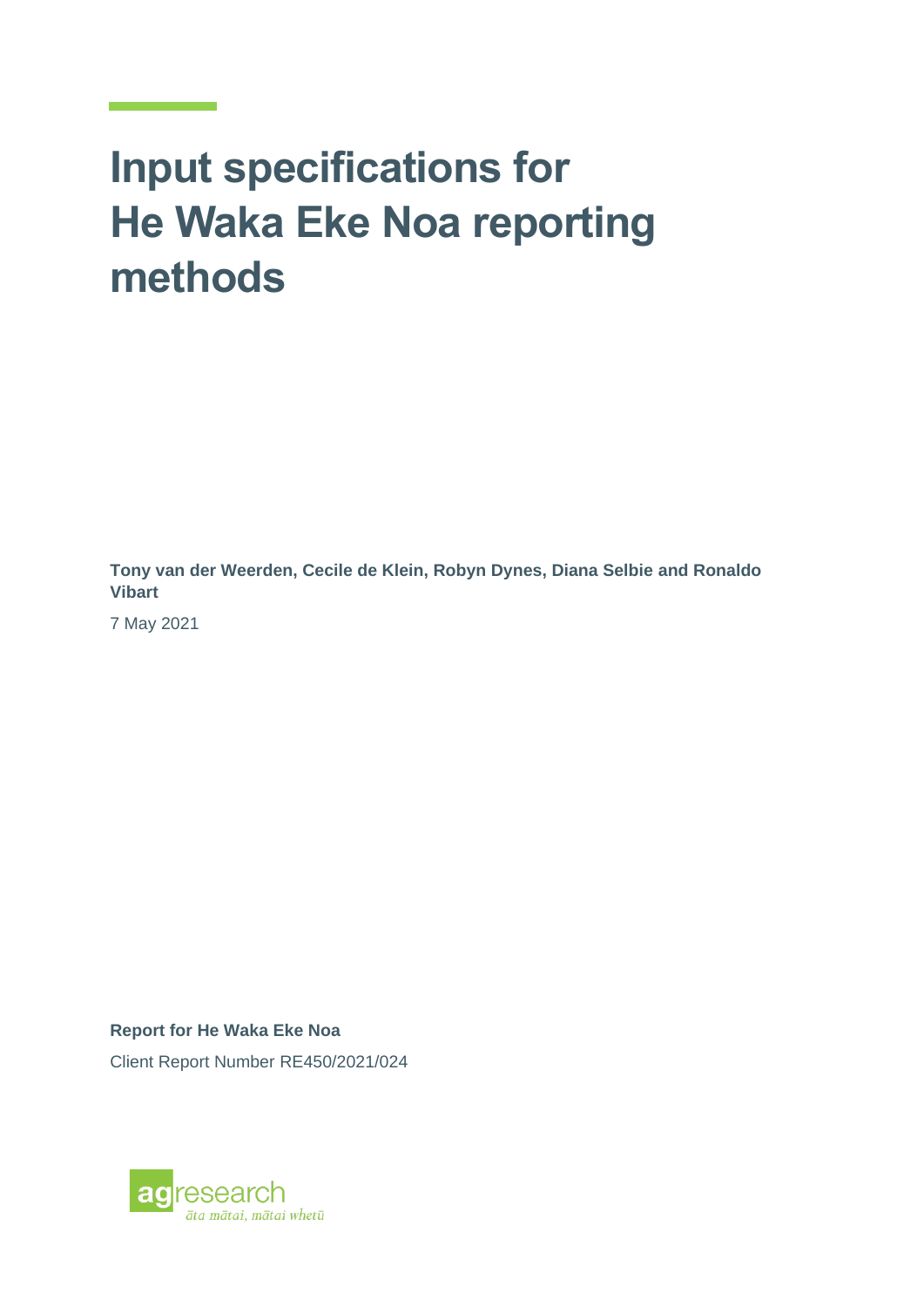This report has been prepared for He Waka Eke Noa, and is confidential to He Waka Eke Noa and AgResearch Ltd. No part of this report may be copied, used, modified or disclosed by any means without their consent.

Every effort has been made to ensure this Report is accurate. However scientific research and development can involve extrapolation and interpretation of uncertain data and can produce uncertain results. Neither AgResearch Ltd nor any person involved in this Report shall be responsible for any error or omission in this Report or for any use of or reliance on this Report unless specifically agreed otherwise in writing. To the extent permitted by law, AgResearch Ltd excludes all liability in relation to this Report, whether under contract, tort (including negligence), equity, legislation or otherwise unless specifically agreed otherwise in writing.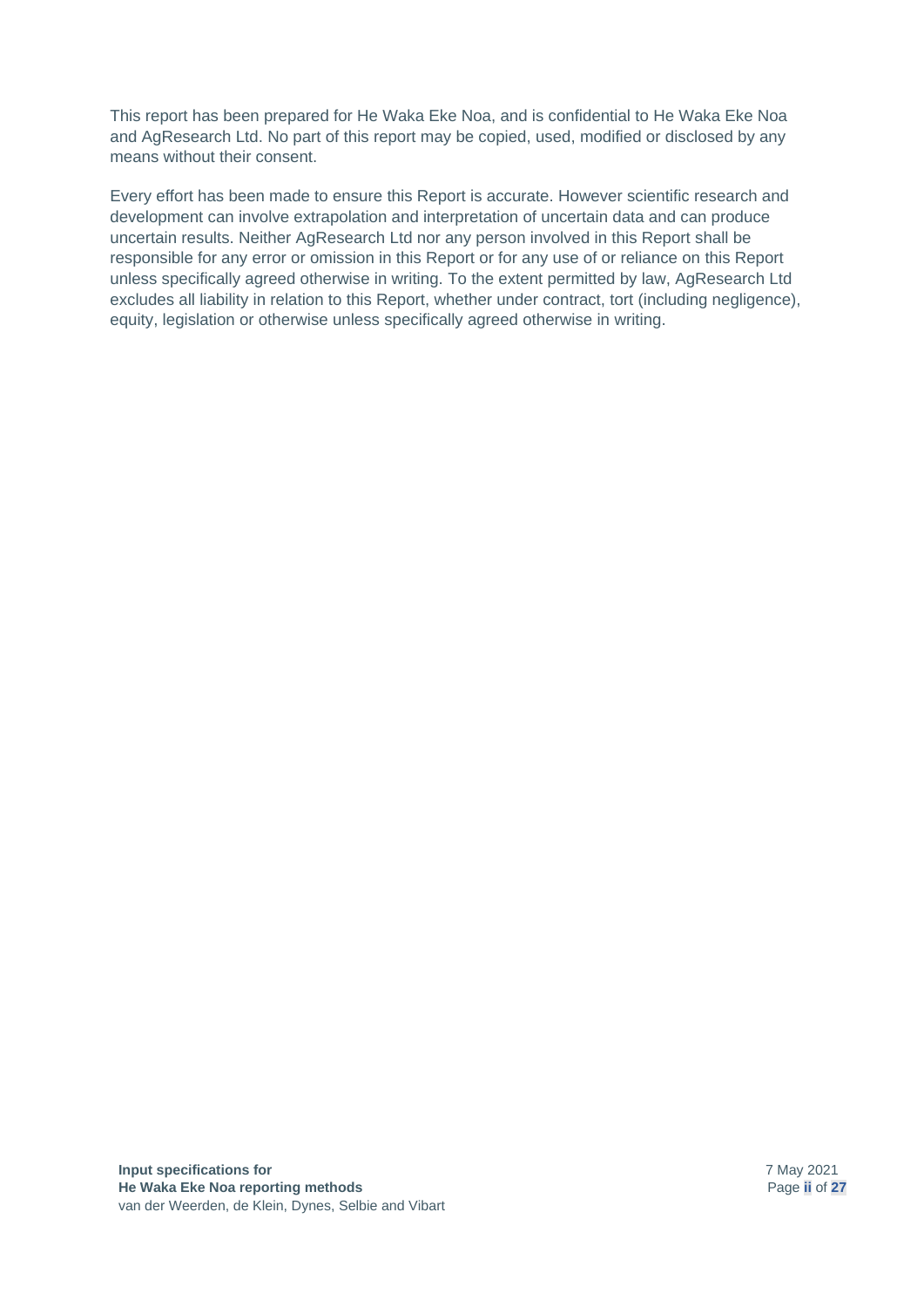# **Contents**

| 1. |     |                                                                                      |  |  |  |
|----|-----|--------------------------------------------------------------------------------------|--|--|--|
| 2. |     |                                                                                      |  |  |  |
| 3. |     |                                                                                      |  |  |  |
|    | 3.1 |                                                                                      |  |  |  |
|    | 3.2 |                                                                                      |  |  |  |
|    | 3.3 |                                                                                      |  |  |  |
|    | 3.4 |                                                                                      |  |  |  |
|    | 3.5 |                                                                                      |  |  |  |
|    | 3.6 |                                                                                      |  |  |  |
|    | 3.7 |                                                                                      |  |  |  |
|    | 3.8 |                                                                                      |  |  |  |
|    | 3.9 |                                                                                      |  |  |  |
|    |     | 3.10 Summary of Mitigations captured (relevant to Intermediate and Detailed only) 22 |  |  |  |
|    |     |                                                                                      |  |  |  |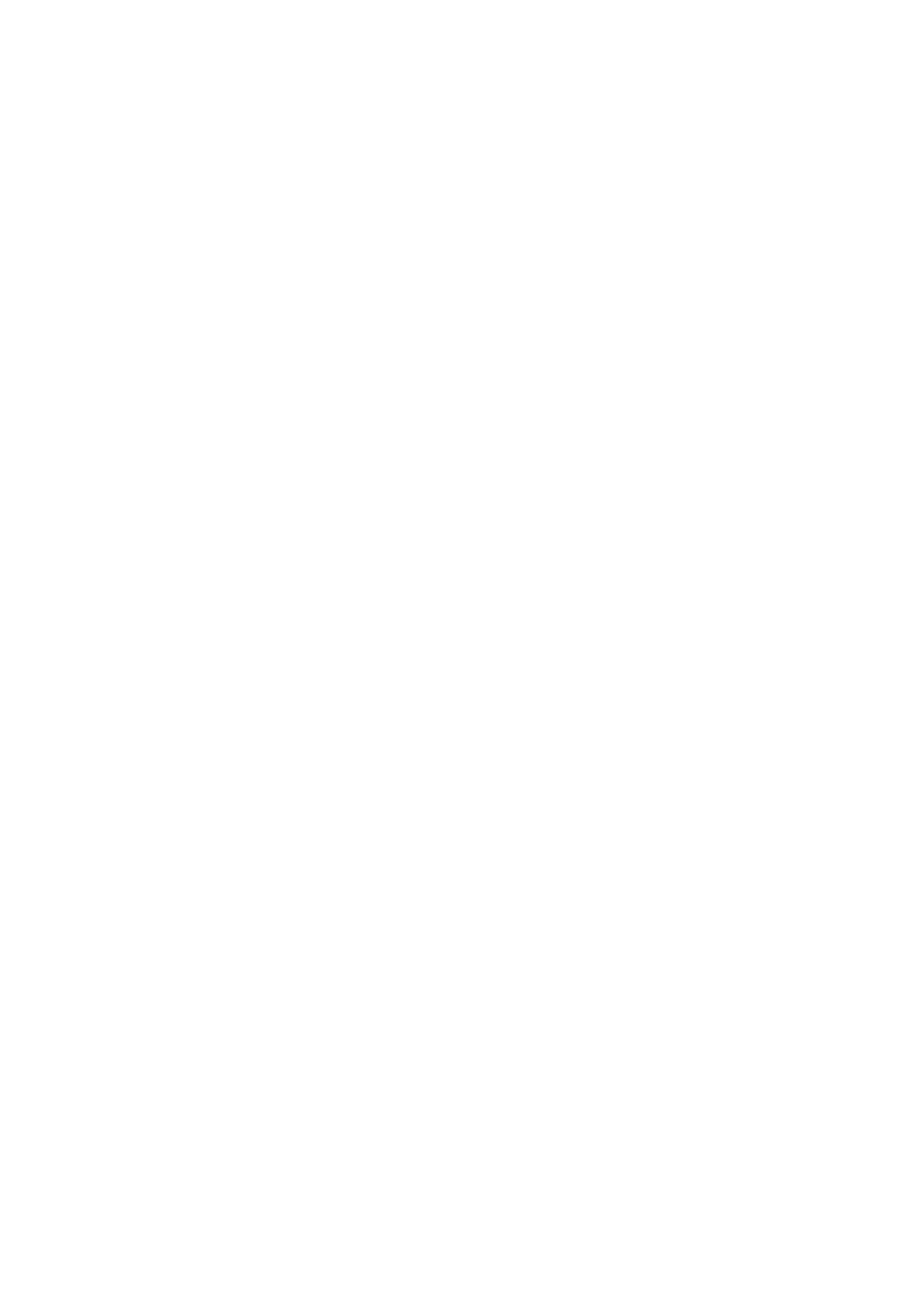# <span id="page-4-0"></span>**1. Background**

The He Waka Eke Noa Emissions Reporting workgroup recently considered three types of reporting methods for the mandatory reporting under a farm-level pricing mechanism by 2024. The three methods are (1) simple, (2) intermediate and (3) detail. Each of these were briefly described in the 'He Waka Eke Noa Emission Reporting Working Draft' as follows:

1. Simple

Key inputs only, e.g., livestock numbers, amount of nitrogen fertiliser applied, sequestration (as recommended by Sequestration workstream); annual time step; NZ specific average emissions factors, e.g., by class of stock, type of nitrogen fertiliser, type of forest; no mitigations.

2. Intermediate

More detailed inputs, e.g., livestock production; monthly time step; NZ specific average emissions factors; e.g., maintenance and milk production or liveweight; basic mitigations, e.g. efficiency accounted for.

3. Detailed

Multiple farm-specific inputs, e.g., livestock numbers, class, age, performance (milk solids, liveweight), and diet; monthly time step; use of NZ-specific emissions factors and farm-specific data to estimate dry matter intake; inclusion of full range of approved mitigations and sequestration methods, with potential for inclusion of additional approved mitigation and sequestration opportunities.

Before the Emissions Reporting workgroup can align existing models/tools with each of these three methods or developing a new tool to meet a specific method, the workgroup agreed further information and expansion of the input specifications of each method is required.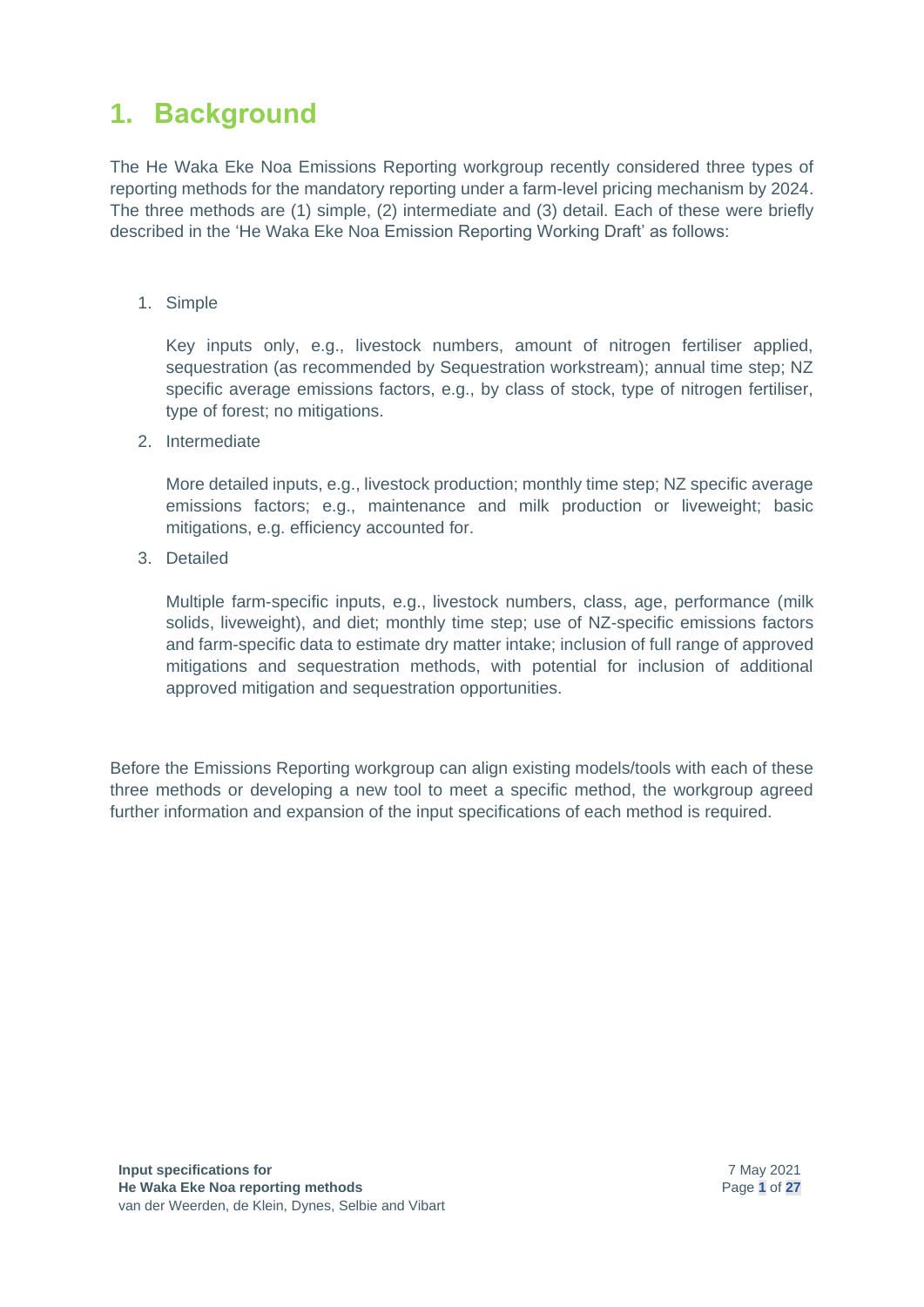# <span id="page-5-0"></span>**2. Approach**

AgResearch scientists familiar with greenhouse gas (GHG) emissions inventory methodologies and farm-scale greenhouse gas reporting met to discuss the following:-

- Identify the key sources of greenhouse gas emissions to be captured in the methods
- For each key source, describe the required Output per method
- Provide details of the required Inputs to ensure each required Output could be achieved at the degree of detail considered satisfactory for the method
- For each key greenhouse gas source and each of the three reporting methods, align current and future greenhouse gas mitigation options
- Ensure required Inputs were able to capture the current and future mitigation options.

This information was developed following discussions between the authors and reference to documents describing greenhouse gas accounting methodologies (de Klein et al. 2019; Journeaux et al. 2021; Pickering et al. 2020; Vibart et al. 2021). The New Zealand agricultural greenhouse gas inventory provided a useful reference point for developing the input specifications for the three methods, as it can be considered as an intermediate method for livestock-based emissions (Fig. 1).



*Fig. 1. Schematic overview of the approach adopted by the New Zealand agricultural greenhouse gas inventory for estimating methane (CH4) and nitrous oxide (N2O) emissions from livestock production systems. Green boxes refer to enteric CH4, orange boxes to manure CH4, and blue boxes to N2O. ME=metabolisable energy; MJ=mega joules; OMD=organic matter digestibility; VS=volatile solids; B0=maximum CH<sup>4</sup> producing capacity of manure; MCF=CH<sup>4</sup> conversion factor; EF=emission factor. The efficiency of use of feed energy and protein modulate these fluxes. (source: Vibart et al. 2021).*

**Input specifications for He Waka Eke Noa reporting methods** van der Weerden, de Klein, Dynes, Selbie and Vibart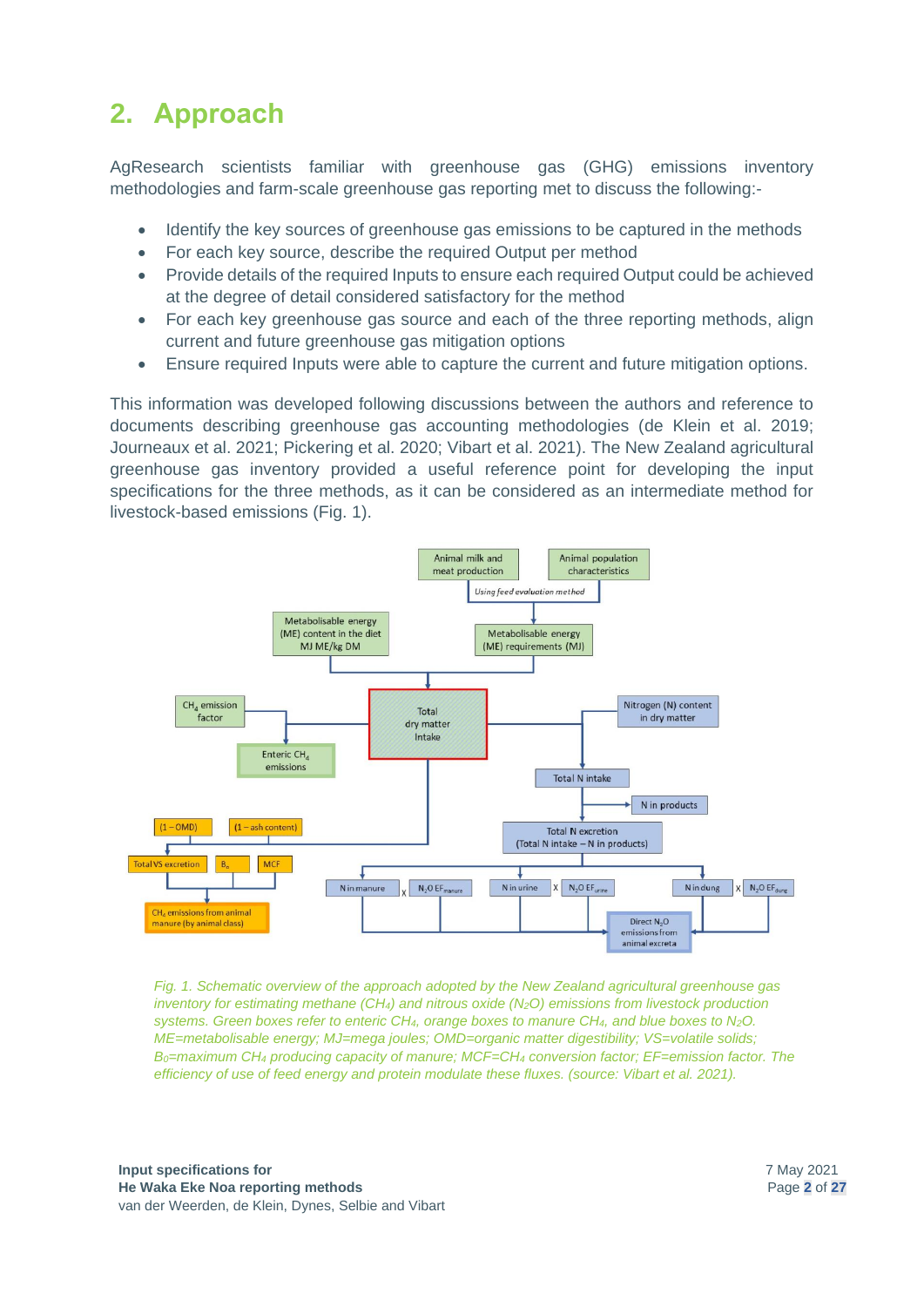Input specifications for each key GHG source are provided in Section 3 as a series of tables, describing one source per table. Each table follows the same structure, with key features described below:

- **Method Component**: Output, Input or Mitigation information per Method
	- o **Outputs**: outputs provided for each GHG source
	- o **Inputs**: vary according to the GHG source, and according to the information required to achieve the stated Output
	- o **Mitigations**: type of mitigations that can be used for each GHG source for simple, intermediate and detailed methods
- **Source of input information:**
	- o **User** = individual operating the tool/model
	- o **Database** = input obtained from information databases used by the tool/model
	- o **Engine** = input/parameters estimated from equations/emission factors used by the tool/model.
- **Simple method**: Represents a basic method for estimating farm-scale GHG emissions. Could be considered as aligning with IPCC Tier 1 or simpler.
- **Intermediate method**: Represents a method that allows limited flexibility in representing farming practices that influence GHG emissions. Can capture some mitigation options. For many GHG sources, this method often aligns with New Zealand's agricultural inventory methodology.
- **Detailed method**: Represents a method that allows substantial flexibility in farming practices that influence GHG emissions. Can capture many mitigation options. For many GHG sources, this method often aligns with the more complex type of farm-scale GHG foot-printing models.
- **Notes**: points of clarification and assumptions

The He Waka Eke Noa Sequestration group are in the process of developing methods for capturing carbon (C) storage, therefore the specifications for emission reporting methods detailed in the current report may need to be aligned with C sequestration methods.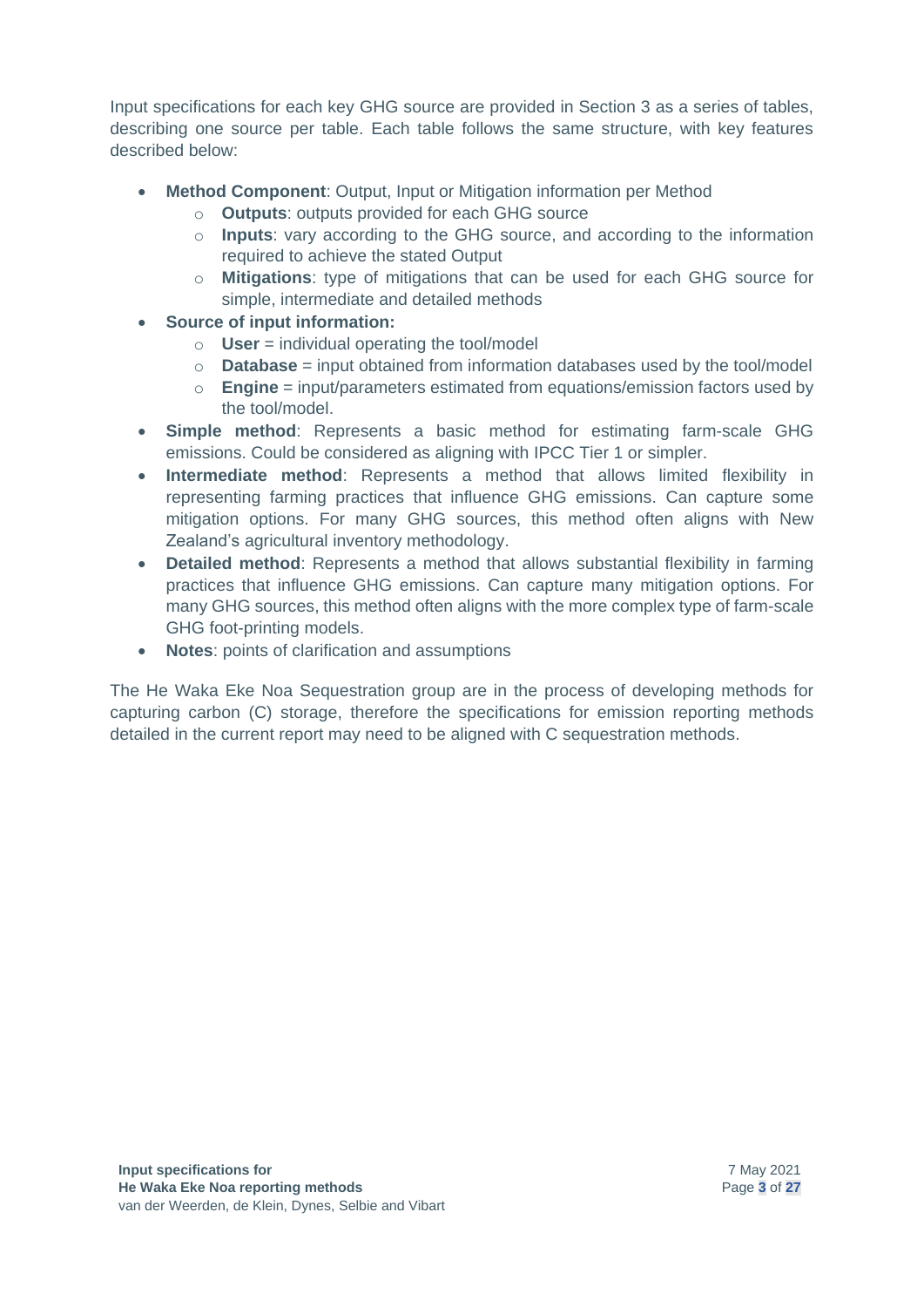## **3. Input Specifications per Greenhouse Gas source**

<span id="page-7-0"></span>

| <b>Method</b>                  | <b>Source of</b>            | <b>Method:</b>                                                                |                                                                                                                                                |                                                                                                                                                                      | <b>Notes</b>                                                                                                                            |
|--------------------------------|-----------------------------|-------------------------------------------------------------------------------|------------------------------------------------------------------------------------------------------------------------------------------------|----------------------------------------------------------------------------------------------------------------------------------------------------------------------|-----------------------------------------------------------------------------------------------------------------------------------------|
| component                      | input<br><b>information</b> | <b>Simple</b>                                                                 | Intermediate                                                                                                                                   | <b>Detailed</b>                                                                                                                                                      |                                                                                                                                         |
| <b>Output</b>                  |                             | Enteric CH <sub>4</sub> based<br>on average emission<br>per head of livestock | Enteric CH <sub>4</sub> based on<br>animal physiological status<br>and level of farm<br>production, and assumes a<br>static ME content of diet | Enteric CH <sub>4</sub> based on animal<br>physiological status and level<br>of farm production, feed type<br>and month                                              |                                                                                                                                         |
| <b>Inputs</b>                  |                             |                                                                               |                                                                                                                                                |                                                                                                                                                                      |                                                                                                                                         |
| Number of<br>animals           | User                        | Total number by<br>species (weighted<br>annual average)                       | Animal numbers split by<br>category (body weight,<br>species and physiological<br>status (i.e. maintenance vs<br>lactation vs. growth))        | Animal numbers split by<br>category (body weight, body<br>weight changes, species, age<br>and physiological status (i.e.<br>maintenance vs lactation vs.<br>growth)) | For simple, weighted<br>annual average<br>assumes a breeding<br>female rearing a<br>default number of<br>offspring, no trading<br>stock |
| Feed type<br>eaten             | User                        | Not required                                                                  | Not required                                                                                                                                   | Feed type per animal category                                                                                                                                        |                                                                                                                                         |
| Animal<br>reproductive<br>data | User                        | Not required                                                                  | Lambing and calving<br>percentage                                                                                                              | Breeding date, pregnancy<br>date, lambing percentage,<br>culling date                                                                                                |                                                                                                                                         |

#### **3.1 Ruminants: Enteric CH<sup>4</sup>**

<span id="page-7-1"></span>**Input specifications for He Waka Eke Noa reporting methods** van der Weerden, de Klein, Dynes, Selbie and Vibart 7 May 2021 Page **4** of **27**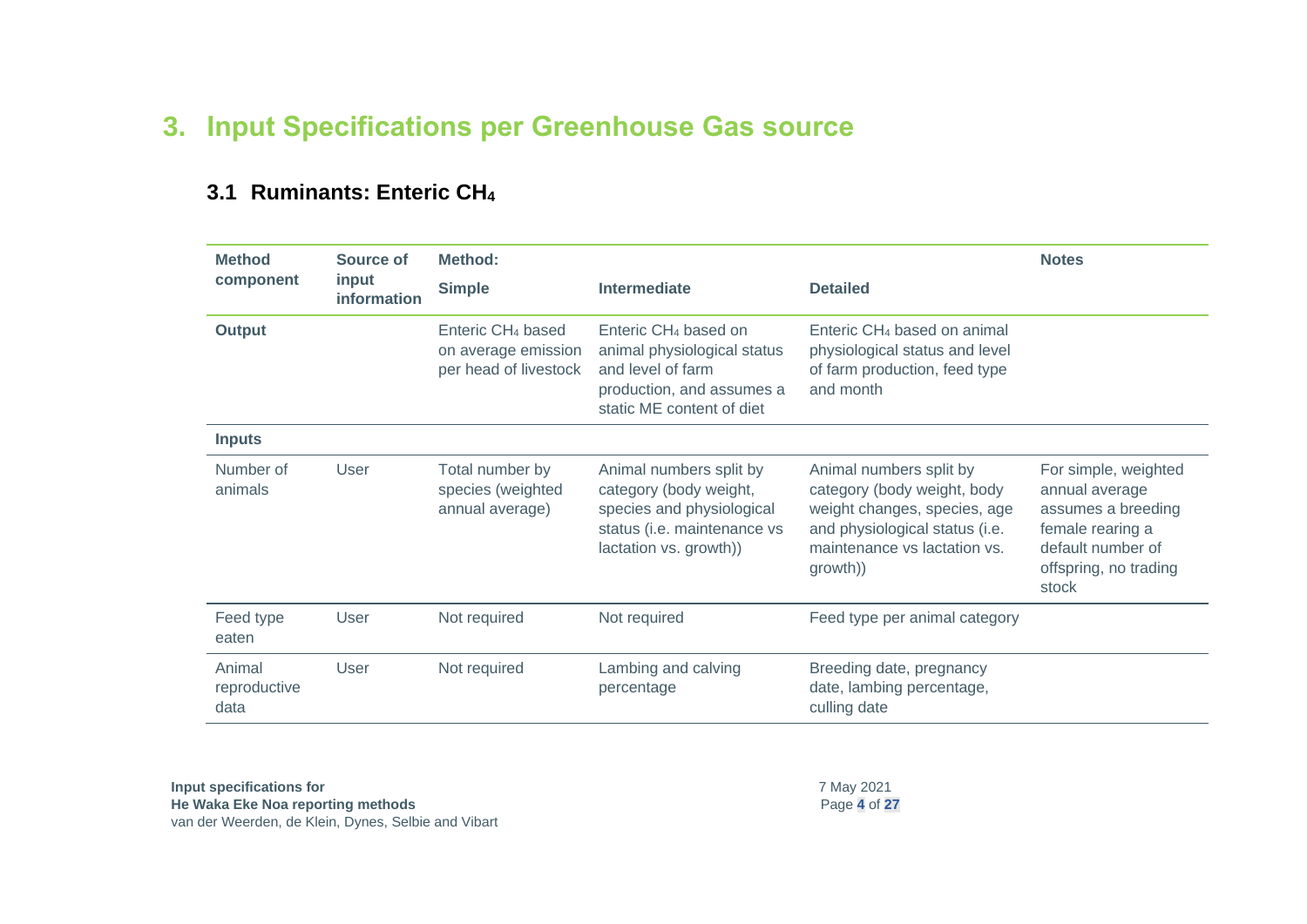| <b>Method</b>                           | <b>Source of</b>     | Method:                                                            |                                                                                                                                                                                                                                                        |                                                                                                                                                                                                                            | <b>Notes</b> |
|-----------------------------------------|----------------------|--------------------------------------------------------------------|--------------------------------------------------------------------------------------------------------------------------------------------------------------------------------------------------------------------------------------------------------|----------------------------------------------------------------------------------------------------------------------------------------------------------------------------------------------------------------------------|--------------|
| component                               | input<br>information | <b>Simple</b>                                                      | <b>Intermediate</b>                                                                                                                                                                                                                                    | <b>Detailed</b>                                                                                                                                                                                                            |              |
| Animal<br>production                    | User                 | Not required                                                       | Milk, meat and wool<br>production per animal type<br>and category                                                                                                                                                                                      | Milk, meat and wool production<br>per animal type and category                                                                                                                                                             |              |
| Feed<br>information                     | Database             | Not required                                                       | Weighted annual average<br>feed quality (DM, ME, N<br>content)                                                                                                                                                                                         | Monthly feed quality (DM,<br>ME/digestibility, N content) of<br>pasture and supplements                                                                                                                                    |              |
| Time step                               | Engine               | Annual                                                             | Annual                                                                                                                                                                                                                                                 | Month                                                                                                                                                                                                                      |              |
| Underlying<br>calculations/<br>defaults | Engine/<br>Database  | Default CH <sub>4</sub><br>emissions per head<br>of livestock type | Animal ME requirements<br>from feeding standards<br>(typically CSIRO 2007,<br>2012); default single diet<br>DMI per animal type;<br>default CH <sub>4</sub> emissions per<br>DMI per animal type;<br>default reproductive data<br>and lactation length | Animal ME requirements from<br>feeding standards (typically<br>CSIRO 2007, 2012); DMI per<br>feed type (driven by DM<br>digestibility, ME and N of<br>feed); default CH <sub>4</sub> emissions<br>per kg DMI per feed type |              |
| <b>Mitigations</b>                      |                      |                                                                    |                                                                                                                                                                                                                                                        |                                                                                                                                                                                                                            |              |
| Mitigations -<br>current                |                      |                                                                    |                                                                                                                                                                                                                                                        | Low CH <sub>4</sub> forages: Adjusted<br>default for CH <sub>4</sub> EF per kg DMI                                                                                                                                         |              |
| Mitigations -<br>future proofing        |                      |                                                                    |                                                                                                                                                                                                                                                        | Low CH <sub>4</sub> sheep, cattle:<br>Adjusted default for CH <sub>4</sub> EF<br>per kg DMI*                                                                                                                               |              |

\* Includes CH<sup>4</sup> vaccines and inhibitors. Breeding values (BV) for low CH<sup>4</sup> sheep integrate the effect of low CH<sup>4</sup> per kg DMI and increased feed efficiency (less DMI per unit of production). The proposed method for capturing low CH<sub>4</sub> sheep in GHG calculations is to convert BV to an adjusted CH<sub>4</sub> emitted per DMI; in future, BV may be separated into an adjusted CH<sub>4</sub> and increased feed efficiency.

| Input specifications for                            | 7 May 2021   |
|-----------------------------------------------------|--------------|
| He Waka Eke Noa reporting methods                   | Page 5 of 27 |
| van der Weerden, de Klein, Dynes, Selbie and Vibart |              |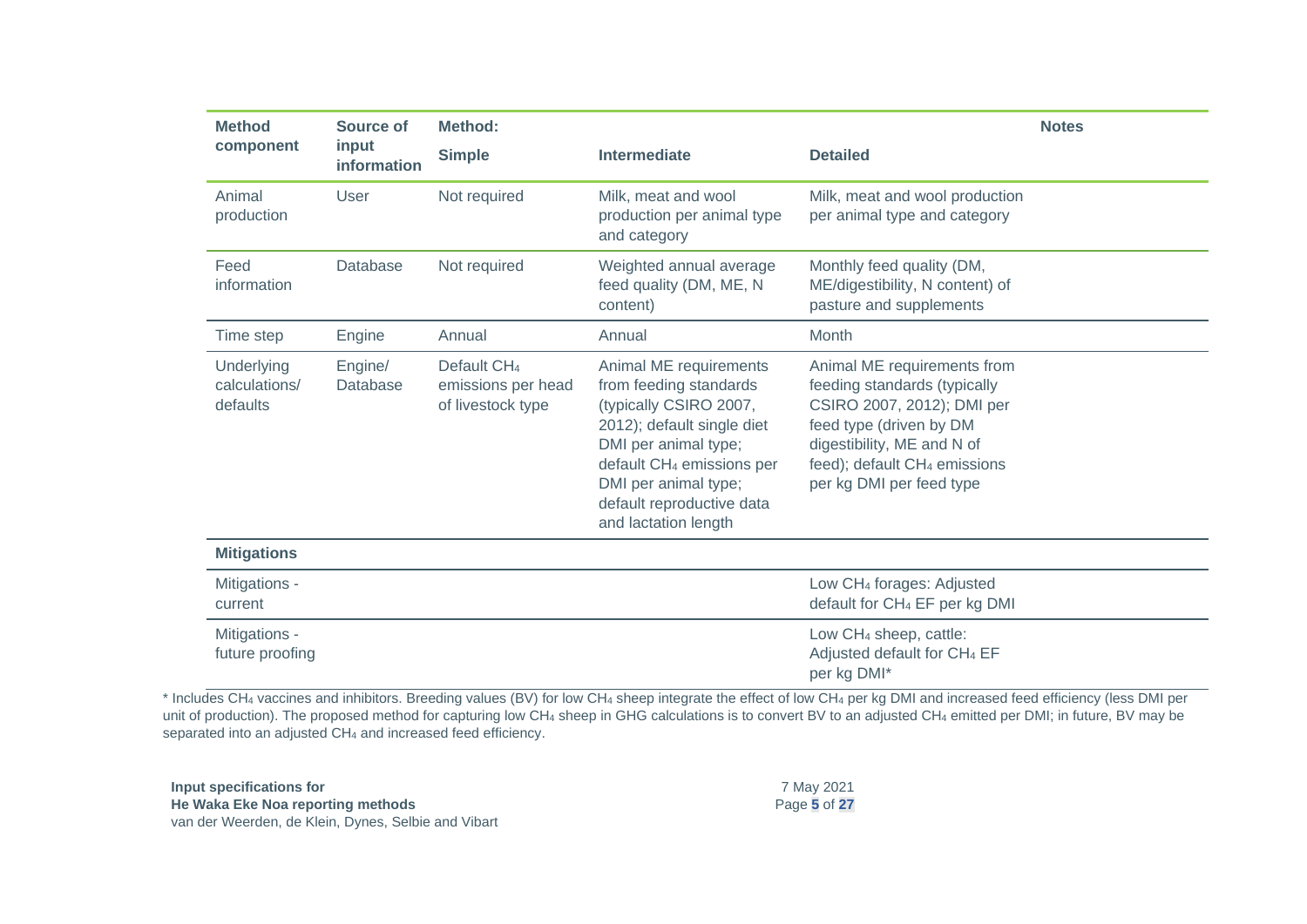## **3.2 Agricultural Soils – Urine: N2O**

<span id="page-9-0"></span>

| <b>Method</b>                                                 | Source of                                           | Method:                                                                                                       |                                                                                                                                            |                                                                                                                                                                                                   | <b>Notes</b>                                                                              |
|---------------------------------------------------------------|-----------------------------------------------------|---------------------------------------------------------------------------------------------------------------|--------------------------------------------------------------------------------------------------------------------------------------------|---------------------------------------------------------------------------------------------------------------------------------------------------------------------------------------------------|-------------------------------------------------------------------------------------------|
| component                                                     | input<br>information                                | <b>Simple</b>                                                                                                 | Intermediate                                                                                                                               | <b>Detailed</b>                                                                                                                                                                                   |                                                                                           |
| <b>Output</b>                                                 |                                                     | N <sub>2</sub> O emissions<br>from urine<br>deposition based<br>on average<br>emission per<br>animal species. | $N2O$ emissions from urine<br>deposition based on<br>urine-N excreted following<br>pasture grazing; grazing<br>on different slope classes. | N <sub>2</sub> O emissions from urine<br>deposition based on urine-N<br>excreted following diet of<br>pasture/forage<br>crops/supplements; grazing on<br>different slope classes.                 | * Soil and climate also<br>affect N <sub>2</sub> O EF and if<br>algorithms are            |
|                                                               |                                                     |                                                                                                               |                                                                                                                                            | Soil type and climate information<br>$(*)$ .                                                                                                                                                      | developed detailed<br>method could include<br>this                                        |
| <b>Inputs</b>                                                 |                                                     |                                                                                                               |                                                                                                                                            |                                                                                                                                                                                                   |                                                                                           |
| Number of<br>animals                                          | User                                                | Total number by<br>species (weighted<br>annual average)                                                       | Animal number split by<br>category (body weight,<br>species and physiological<br>status (i.e., maintenance<br>vs lactation vs. growth))    | Animal number split by category<br>(body weight, body weight<br>changes, species, age and<br>physiological status (i.e.<br>maintenance vs lactation vs.<br>growth)) including time off<br>paddock |                                                                                           |
| Farm location                                                 | User                                                | Not required                                                                                                  | Not required                                                                                                                               | Required (*)                                                                                                                                                                                      | *If the method includes<br>an algorithm for<br>estimating EF based<br>on soil and climate |
| Topography                                                    | User                                                | Not required<br>(assumes flat)                                                                                | Area of farm in different<br>slope classes (flat/low                                                                                       | Area of farm in different slope<br>classes (flat/low slope;<br>medium/steep slopes)                                                                                                               |                                                                                           |
| Input specifications for<br>He Waka Eke Noa reporting methods | van der Weerden, de Klein, Dynes, Selbie and Vibart |                                                                                                               |                                                                                                                                            | 7 May 2021<br>Page 6 of 27                                                                                                                                                                        |                                                                                           |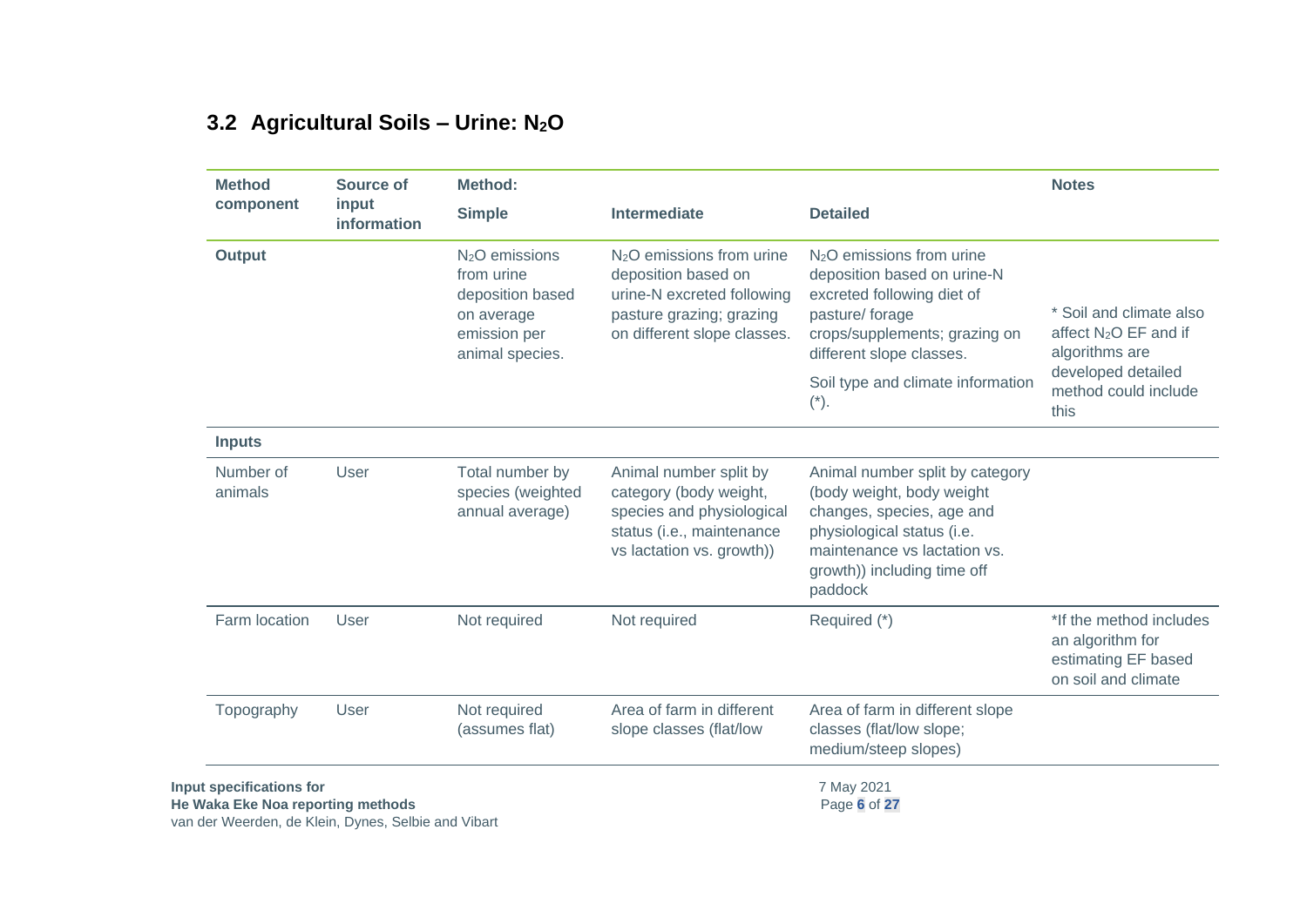| <b>Method</b>                           | Source of            | <b>Method:</b>                             |                                                                               |                                                                                                     | <b>Notes</b>                                                               |
|-----------------------------------------|----------------------|--------------------------------------------|-------------------------------------------------------------------------------|-----------------------------------------------------------------------------------------------------|----------------------------------------------------------------------------|
| component                               | input<br>information | <b>Simple</b>                              | <b>Intermediate</b>                                                           | <b>Detailed</b>                                                                                     |                                                                            |
|                                         |                      |                                            | slope; medium/steep<br>slopes)                                                |                                                                                                     |                                                                            |
| Feed type<br>eaten                      | User                 | Not required                               | Not required                                                                  | Feed type per animal category                                                                       |                                                                            |
| Animal<br>production                    | User                 | Not required                               | Milk, meat and wool<br>production per animal<br>type and category             | Milk, meat and wool production<br>per animal type and category                                      |                                                                            |
| Time step                               | Engine               | Annual                                     | Annual                                                                        | Month                                                                                               |                                                                            |
| Spatial scale                           | Engine               | Farm                                       | Farm                                                                          | <b>Block</b>                                                                                        |                                                                            |
| Soil data per                           | Database             | Not required                               | Not required                                                                  | Required (*)                                                                                        | * If the method                                                            |
| block                                   |                      |                                            |                                                                               | Depends on prediction algorithm<br>but could include e.g. organic C,<br>bulk density, clay content. | includes an algorithm<br>for estimating EF<br>based on soil and<br>climate |
| Climate data                            | Database             | Not required                               | Not required                                                                  | Required (*)                                                                                        | * If the method                                                            |
| per farm                                |                      |                                            |                                                                               | Depends on prediction algorithm<br>but could include e.g. monthly<br>rainfall                       | includes an algorithm<br>for estimating EF<br>based on soil and<br>climate |
| Feed<br>information                     | Database             | Not required                               | Weighted annual average<br>feed quality (DM, ME, N<br>content) (fixed values) | Monthly feed quality (DM,<br>ME/digestibility, N content) of<br>pasture and supplements             |                                                                            |
| Underlying<br>calculations/<br>defaults | Engine/<br>Database  | Default annual<br>implied N <sub>2</sub> O | Excreta-N excretion<br>based on DMI, N content<br>and N removed in            | Excreta-N excretion based on<br>DMI, dietary crude protein, and<br>N in products. DMI per feed type | Indirect N <sub>2</sub> O emissions<br>occur following N                   |
|                                         |                      |                                            |                                                                               |                                                                                                     |                                                                            |

**Input specifications for He Waka Eke Noa reporting methods** van der Weerden, de Klein, Dynes, Selbie and Vibart

7 May 2021 Page **7** of **27**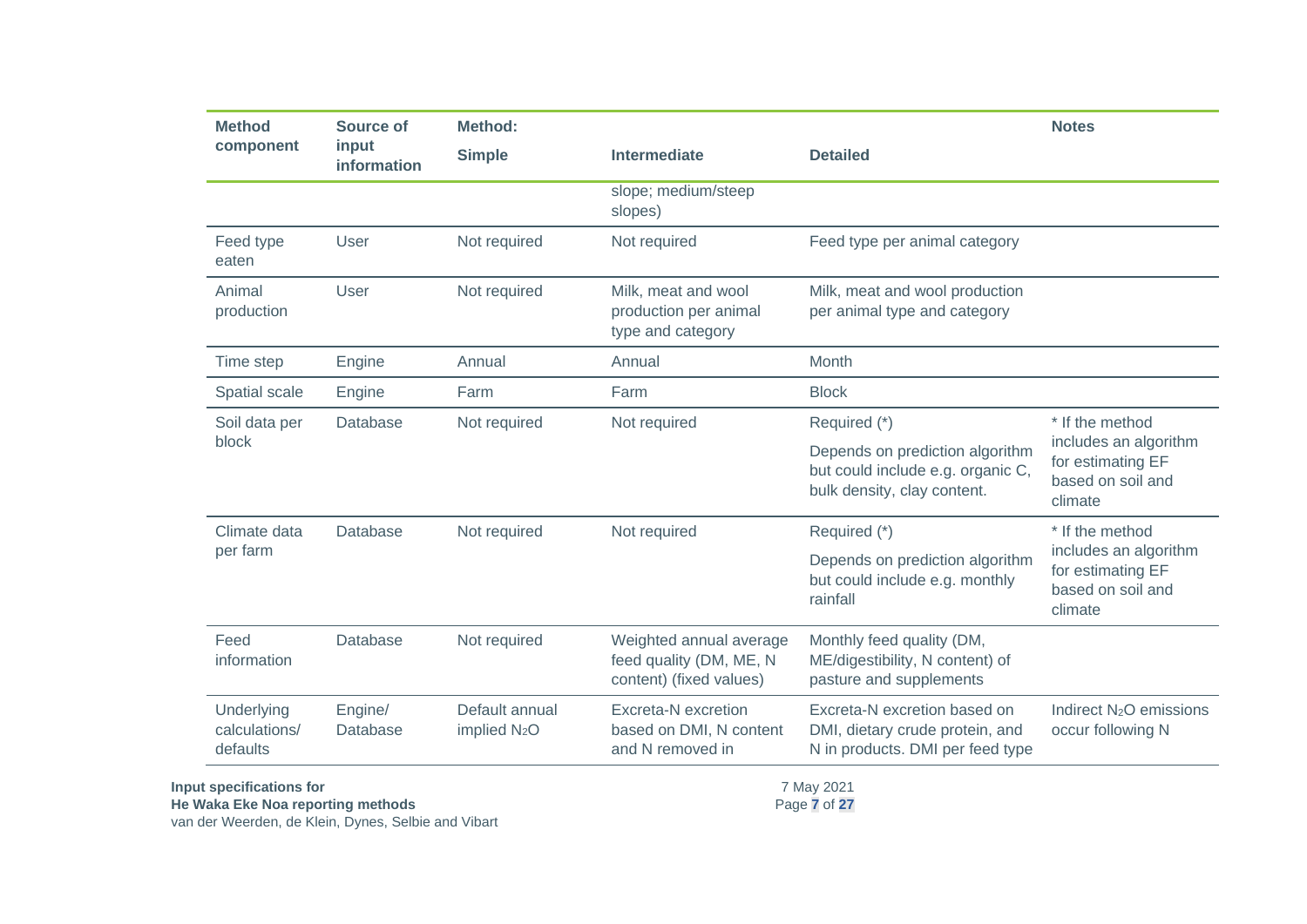| <b>Method</b>                    | Source of            | <b>Method:</b>                         |                                                                                                                                                                                                                                                                                                                                                                                                         |                                                                                                                                                                                                                                                                                                                                                                                                                                                                                                        |                                        |
|----------------------------------|----------------------|----------------------------------------|---------------------------------------------------------------------------------------------------------------------------------------------------------------------------------------------------------------------------------------------------------------------------------------------------------------------------------------------------------------------------------------------------------|--------------------------------------------------------------------------------------------------------------------------------------------------------------------------------------------------------------------------------------------------------------------------------------------------------------------------------------------------------------------------------------------------------------------------------------------------------------------------------------------------------|----------------------------------------|
| component                        | input<br>information | <b>Simple</b>                          | <b>Intermediate</b>                                                                                                                                                                                                                                                                                                                                                                                     | <b>Detailed</b>                                                                                                                                                                                                                                                                                                                                                                                                                                                                                        |                                        |
|                                  |                      | emission per head<br>of livestock type | products. DMI driven by<br>DM digestibility or ME<br>requirement (see enteric<br>CH <sub>4</sub> ); default N in<br>products (milk, meat and<br>wool); Excreta-N split<br>between urine and dung<br>based on default dietary<br>N; Default proportion of<br>Urine-N to manure<br>management system and<br>soil; Default annual direct<br>and indirect N <sub>2</sub> O emission<br>per urine-N excreted | driven by DM digestibility or ME<br>requirement (see enteric CH <sub>4</sub> );<br>default N in products (milk, meat<br>and wool); Excreta-N split<br>between urine and dung based<br>on dietary N; Proportion of<br>Urine-N to manure management<br>system and applied to soil based<br>on 'time off paddock'; Default<br>annual direct and indirect N <sub>2</sub> O<br>emission per urine-N excreted<br>per forage type; nutrient transfer<br>model to distributing urine-N<br>across slope classes | leaching and ammonia<br>volatilisation |
| <b>Mitigations</b>               |                      |                                        |                                                                                                                                                                                                                                                                                                                                                                                                         |                                                                                                                                                                                                                                                                                                                                                                                                                                                                                                        |                                        |
| Mitigations -<br>current         |                      |                                        |                                                                                                                                                                                                                                                                                                                                                                                                         | Low N <sub>2</sub> O forages: Adjusted<br>monthly N excretion per animal<br>type, age and sex; Adjusted<br>monthly N leach                                                                                                                                                                                                                                                                                                                                                                             |                                        |
| Mitigations -<br>future proofing |                      |                                        | Nitrification inhibitors:<br>Adjusted default for N <sub>2</sub> O<br>EF and N leaching                                                                                                                                                                                                                                                                                                                 | Nitrification inhibitors: Adjusted<br>default for N <sub>2</sub> O EF and N<br>leaching per forage type:<br>Adjusted monthly N leaching.<br>Low N <sub>2</sub> O cattle: Adjusted<br>monthly N excretion                                                                                                                                                                                                                                                                                               |                                        |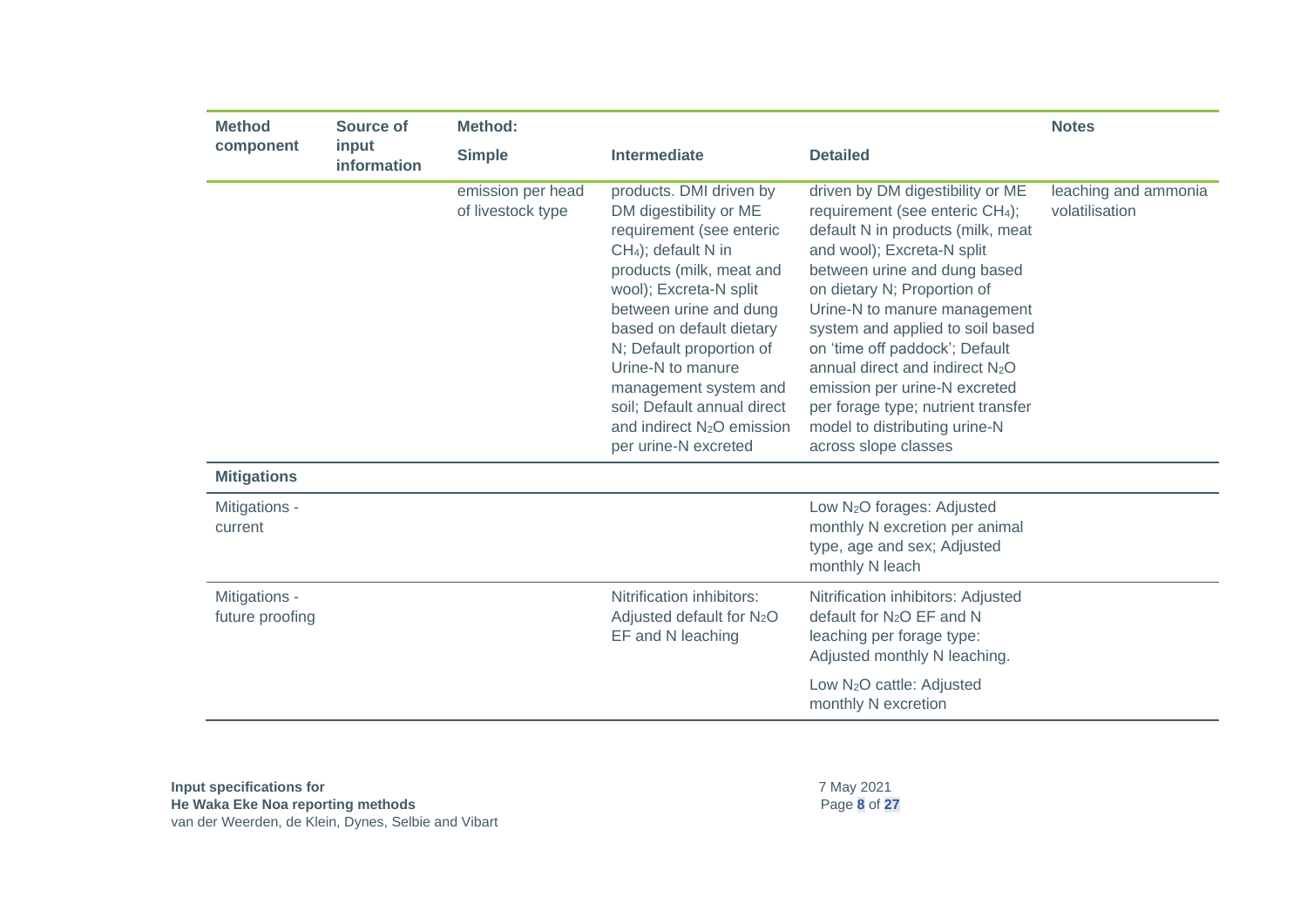## **3.3 Agricultural Soils – Dung: N2O**

| <b>Method</b>          | Source of input | Method:                                                                                           |                                                                                                                                        |                                                                                                                                                                                                   | <b>Notes</b> |
|------------------------|-----------------|---------------------------------------------------------------------------------------------------|----------------------------------------------------------------------------------------------------------------------------------------|---------------------------------------------------------------------------------------------------------------------------------------------------------------------------------------------------|--------------|
| component              | information     | <b>Simple</b>                                                                                     | <b>Intermediate</b>                                                                                                                    | <b>Detailed</b>                                                                                                                                                                                   |              |
| <b>Output</b>          |                 | $N2O$ emissions<br>from dung<br>deposition based<br>on average<br>emission per<br>animal species. | N <sub>2</sub> O emissions from dung<br>deposition based on<br>dung-N excreted following<br>pasture grazing                            | N <sub>2</sub> O emissions from dung<br>deposition based on dung-N<br>excreted following diet of<br>pasture/forage<br>crops/supplements                                                           |              |
| <b>Inputs</b>          |                 |                                                                                                   |                                                                                                                                        |                                                                                                                                                                                                   |              |
| Number of<br>animals   | User            | Total number by<br>species (weighted<br>annual average)                                           | Animal number split by<br>category (body weight,<br>species and physiological<br>status (i.e. maintenance<br>vs lactation vs. growth)) | Animal number split by category<br>(body weight, body weight<br>changes, species, age and<br>physiological status (i.e.<br>maintenance vs lactation vs.<br>growth)) including time off<br>paddock |              |
| Feed type<br>eaten     | User            | Not required                                                                                      | Not required                                                                                                                           | Feed type per animal category                                                                                                                                                                     |              |
| Animal<br>production   | User            | Not required                                                                                      | Milk, meat and wool<br>production per animal<br>type and category                                                                      | Milk, meat and wool production<br>per animal type and category                                                                                                                                    |              |
| Time step              | Engine          | Annual                                                                                            | Annual                                                                                                                                 | Month                                                                                                                                                                                             |              |
| Spatial scale          | Engine          | Farm                                                                                              | Farm                                                                                                                                   | <b>Block</b>                                                                                                                                                                                      |              |
| Soil data per<br>block | Database        | Not required                                                                                      | Not required                                                                                                                           | Not required                                                                                                                                                                                      |              |

<span id="page-12-0"></span>**He Waka Eke Noa reporting methods**

Page **9** of **27**

van der Weerden, de Klein, Dynes, Selbie and Vibart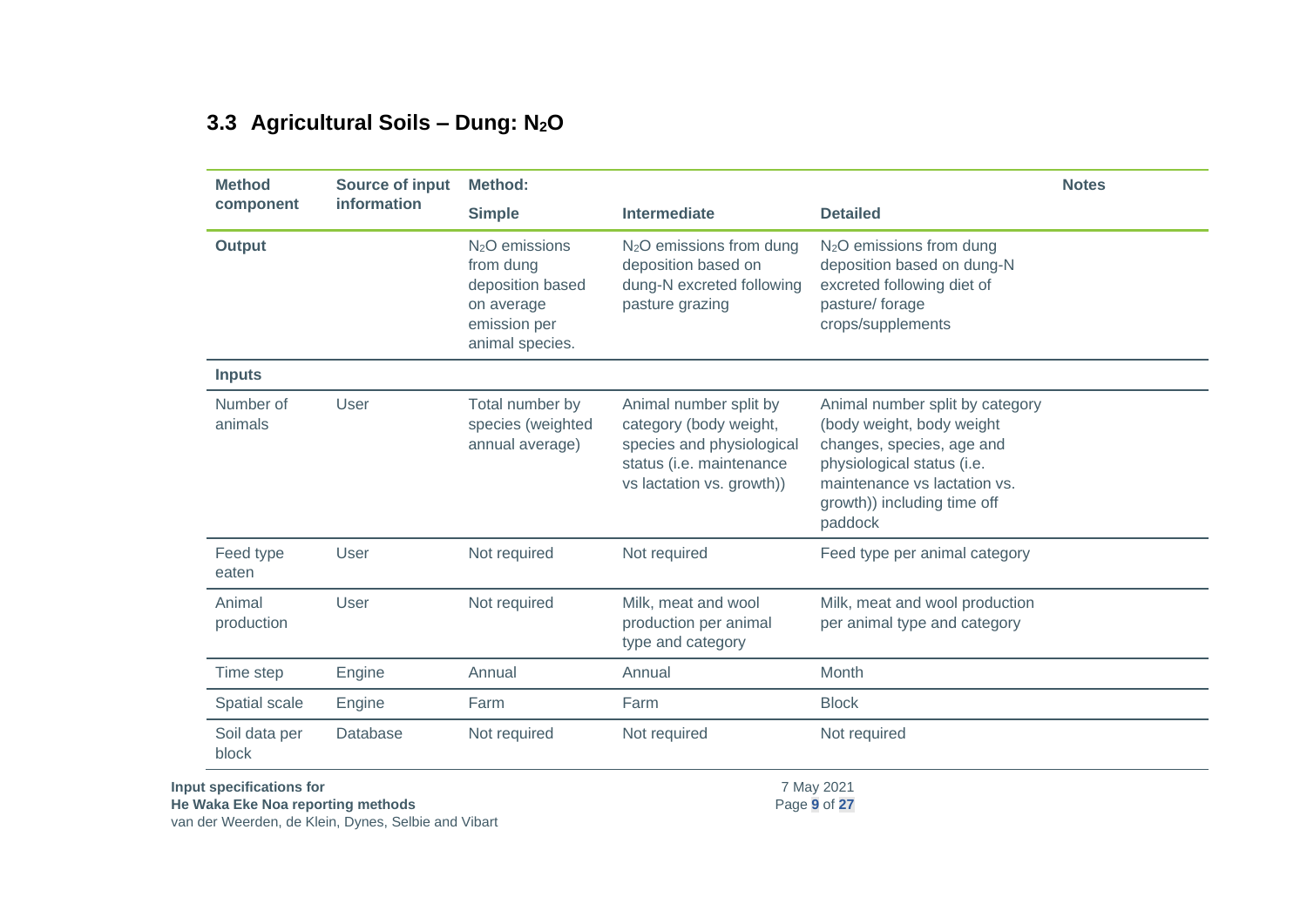| <b>Method</b>                           | Source of input     | Method:                                                                                                       |                                                                                                                                                                                                                                                                                                                                                                                                                                                                             |                                                                                                                                                                                                                                                                                                                                                                                                                                                                                       | <b>Notes</b>                                                                                   |
|-----------------------------------------|---------------------|---------------------------------------------------------------------------------------------------------------|-----------------------------------------------------------------------------------------------------------------------------------------------------------------------------------------------------------------------------------------------------------------------------------------------------------------------------------------------------------------------------------------------------------------------------------------------------------------------------|---------------------------------------------------------------------------------------------------------------------------------------------------------------------------------------------------------------------------------------------------------------------------------------------------------------------------------------------------------------------------------------------------------------------------------------------------------------------------------------|------------------------------------------------------------------------------------------------|
| component                               | information         | <b>Simple</b>                                                                                                 | <b>Intermediate</b>                                                                                                                                                                                                                                                                                                                                                                                                                                                         | <b>Detailed</b>                                                                                                                                                                                                                                                                                                                                                                                                                                                                       |                                                                                                |
| Climate data<br>per farm                | Database            | Not required                                                                                                  | Not required                                                                                                                                                                                                                                                                                                                                                                                                                                                                | Not required                                                                                                                                                                                                                                                                                                                                                                                                                                                                          |                                                                                                |
| Topography                              | Engine              | Not requires                                                                                                  | Not required                                                                                                                                                                                                                                                                                                                                                                                                                                                                | Not required                                                                                                                                                                                                                                                                                                                                                                                                                                                                          |                                                                                                |
| Underlying<br>calculations/<br>defaults | Engine/<br>Database | Default annual<br>implied (direct and<br>indirect) N <sub>2</sub> O<br>emission per head<br>of livestock type | Excreta-N excretion<br>based on DMI, N content<br>and N removed in<br>products. DMI driven by<br>DM digestibility or ME<br>requirement (see enteric<br>CH <sub>4</sub> ); default N in<br>products (milk, meat and<br>wool); Excreta-N split<br>between urine and dung<br>based on default dietary<br>N; Default proportion of<br>Dung-N to manure<br>management system and<br>soil; Default annual direct<br>and indirect N <sub>2</sub> O emission<br>per dung-N excreted | Excreta-N excretion based on<br>DMI, dietary crude protein, and<br>N in products. DMI per feed type<br>driven by DM digestibility or ME<br>requirement (see enteric CH <sub>4</sub> );<br>default N in products (milk, meat<br>and wool); Excreta-N split<br>between urine and dung based<br>on dietary N; Proportion of<br>Dung-N to manure management<br>system and soil; Default annual<br>direct and indirect N <sub>2</sub> O emission<br>per dung-N excreted per forage<br>type | Indirect $N_2O$<br>emissions occur<br>following N<br>leaching and<br>ammonia<br>volatilisation |
| <b>Mitigations</b>                      |                     |                                                                                                               |                                                                                                                                                                                                                                                                                                                                                                                                                                                                             |                                                                                                                                                                                                                                                                                                                                                                                                                                                                                       |                                                                                                |
| Mitigations -<br>future proofing        |                     |                                                                                                               | Nitrification inhibitors:<br>Adjusted default for N <sub>2</sub> O<br>EF                                                                                                                                                                                                                                                                                                                                                                                                    | Nitrification inhibitors: Adjusted<br>default for N <sub>2</sub> O EF                                                                                                                                                                                                                                                                                                                                                                                                                 |                                                                                                |

**Input specifications for He Waka Eke Noa reporting methods** van der Weerden, de Klein, Dynes, Selbie and Vibart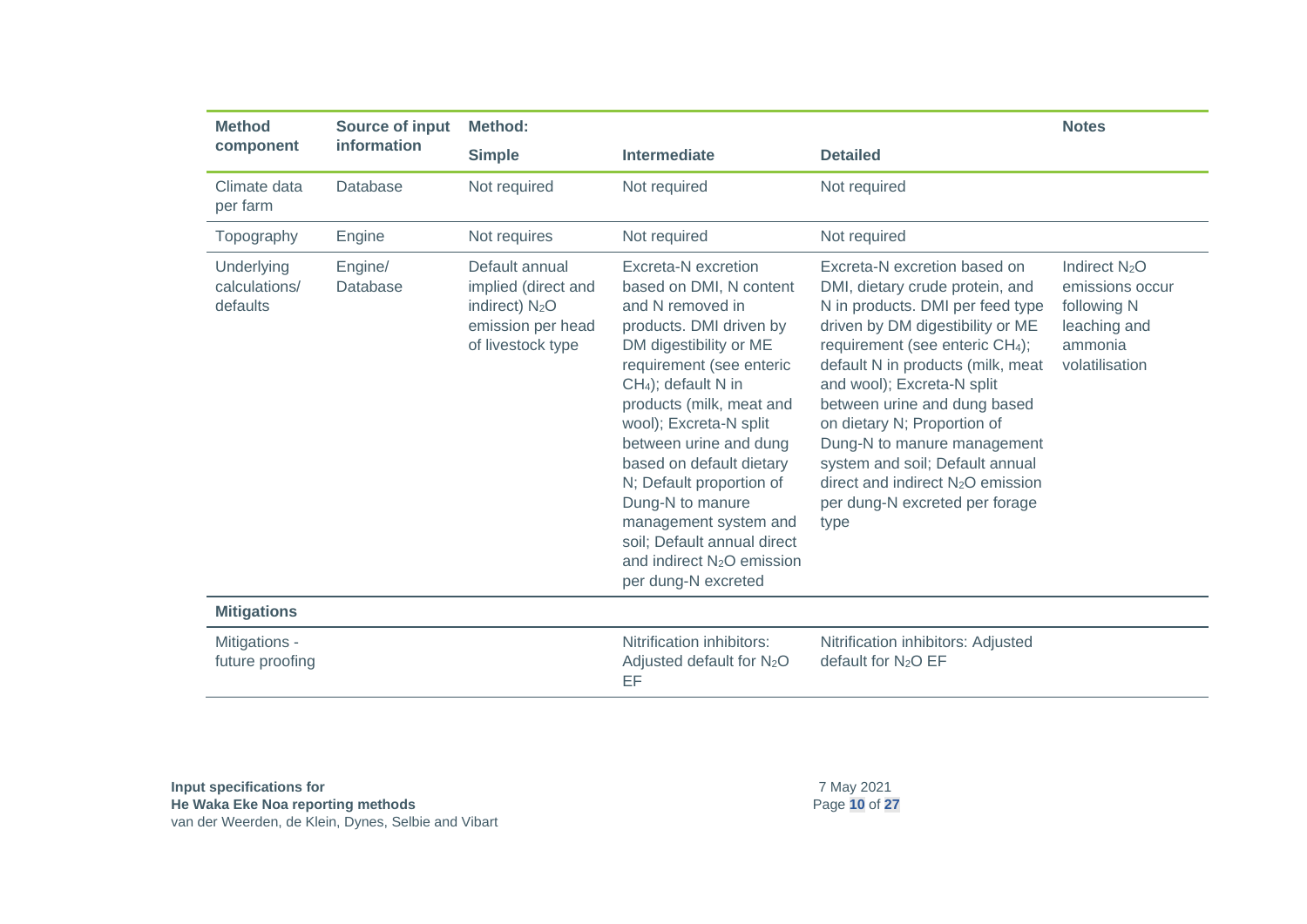#### **3.4 Manure storage: CH<sup>4</sup>**

| <b>Method</b>                                     | Source of            | <b>Method:</b>                                                                                                                |                                                                                                    |                                                                                                                                                                                                                             |
|---------------------------------------------------|----------------------|-------------------------------------------------------------------------------------------------------------------------------|----------------------------------------------------------------------------------------------------|-----------------------------------------------------------------------------------------------------------------------------------------------------------------------------------------------------------------------------|
| component                                         | input<br>information | <b>Simple</b>                                                                                                                 | <b>Intermediate</b>                                                                                | <b>Detailed</b>                                                                                                                                                                                                             |
| <b>Output</b>                                     |                      | Total CH <sub>4</sub> emissions<br>from stored effluent                                                                       | Total CH <sub>4</sub> emissions from<br>stored effluent                                            | Total CH <sub>4</sub> emissions from stored manures<br>(effluent, solid manure, slurry) including time<br>off paddock                                                                                                       |
| <b>Inputs</b>                                     |                      |                                                                                                                               |                                                                                                    |                                                                                                                                                                                                                             |
| Number of<br>animals                              | User                 | Total number by species<br>(weighted annual<br>average)                                                                       | Total number by species<br>(weighted annual average)                                               | Animal number split by category (body weight,<br>species, age and physiological status (i.e.<br>maintenance vs lactation vs. growth)) including<br>time off paddock                                                         |
| Feed type<br>eaten                                | User                 | Not required                                                                                                                  | Not required                                                                                       | Feed type per animal category                                                                                                                                                                                               |
| Type and use<br>of manure<br>management<br>system | User                 | Not required                                                                                                                  | Not required                                                                                       | Effluent, solid manure, slurry storage                                                                                                                                                                                      |
| Time step                                         | Engine               | Annual                                                                                                                        | Annual                                                                                             | Month                                                                                                                                                                                                                       |
| Spatial scale                                     | Engine               | Farm                                                                                                                          | Farm                                                                                               | Farm                                                                                                                                                                                                                        |
| Feed<br>information                               | Database             | Not required                                                                                                                  | Not required                                                                                       | Feed quality (DM, ME/digestibility) of pasture<br>and supplements                                                                                                                                                           |
| Underlying<br>calculations/<br>defaults           | Engine/<br>Database  | Default effluent volume<br>per animal; default CH <sub>4</sub><br>emission per m <sup>3</sup> effluent<br>stored (annualised) | Default effluent volume per<br>animal class; default CH <sub>4</sub><br>emission per $m3$ effluent | DMI per feed type driven by DM digestibility or<br>ME requirements (see enteric CH <sub>4</sub> ); default<br>volatile solids (VS) from ash content, organic<br>matter digestibility of feed types; default CH <sub>4</sub> |
| Input specifications for                          |                      |                                                                                                                               | 7 May 2021                                                                                         |                                                                                                                                                                                                                             |

<span id="page-14-0"></span>**He Waka Eke Noa reporting methods**

van der Weerden, de Klein, Dynes, Selbie and Vibart

Page **11** of **27**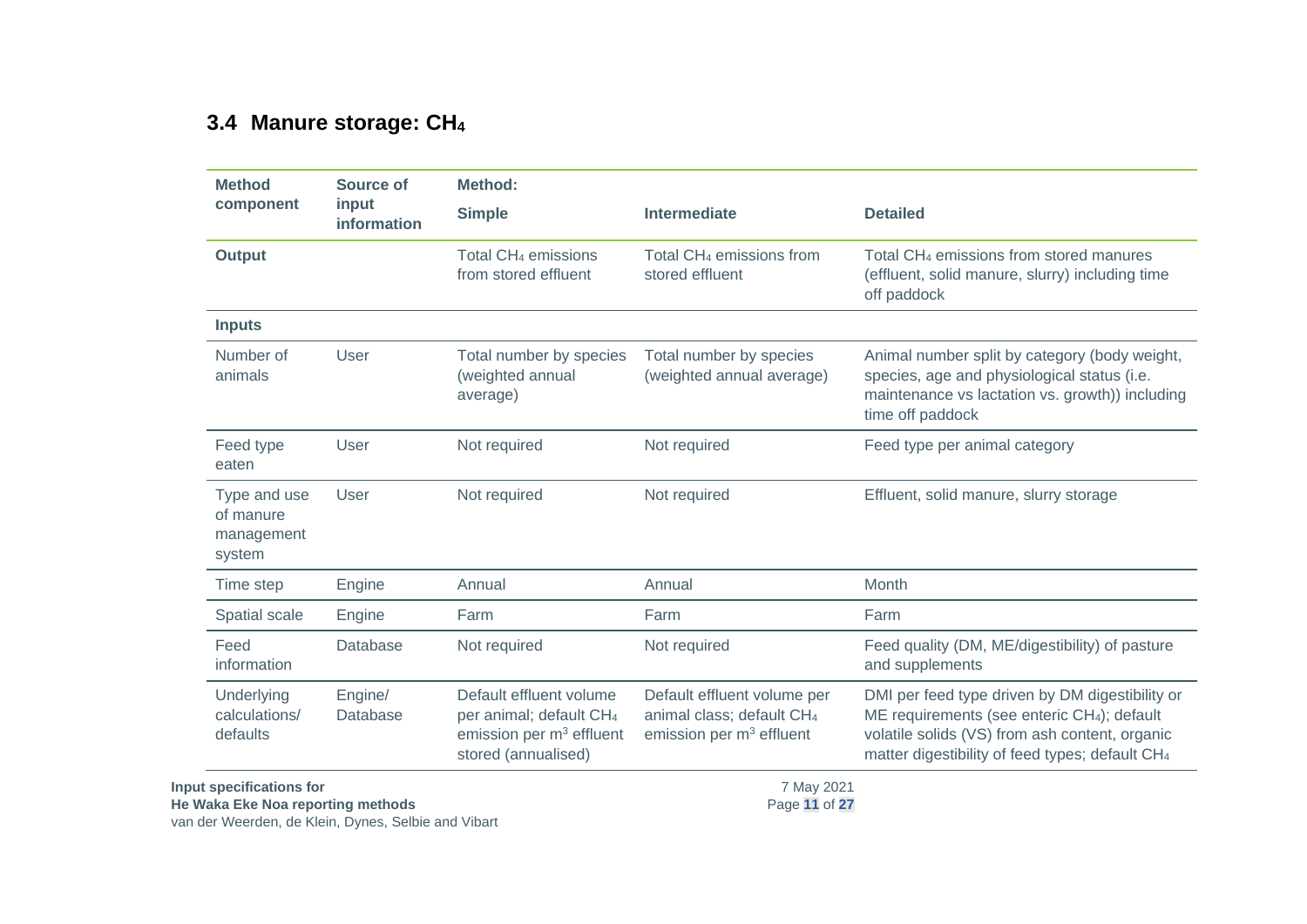| <b>Method</b>                    | Source of<br>input<br>information | Method:       |                                                                                                                                         |                                                                                                                                         |  |
|----------------------------------|-----------------------------------|---------------|-----------------------------------------------------------------------------------------------------------------------------------------|-----------------------------------------------------------------------------------------------------------------------------------------|--|
| component                        |                                   | <b>Simple</b> | Intermediate                                                                                                                            | <b>Detailed</b>                                                                                                                         |  |
|                                  |                                   |               | stored for a typical period of<br>time (annualised)                                                                                     | emission of effluent/solid manure/slurry VS<br>based on default Bo and methane conversion<br>factor (MCF); Duration of storage (months) |  |
| <b>Mitigations</b>               |                                   |               |                                                                                                                                         |                                                                                                                                         |  |
| Mitigations -<br>future proofing |                                   |               | $CH_4$ flaring to $CO_2$ ; $CH_4$<br>biogas harnessing for energy<br>source: Adjusted default for<br>amount of CH <sub>4</sub> emitted. | $CH4$ flaring to $CO2$ ; CH <sub>4</sub> biogas harnessing for<br>energy source: Adjusted default for amount of<br>$CH4$ emitted.       |  |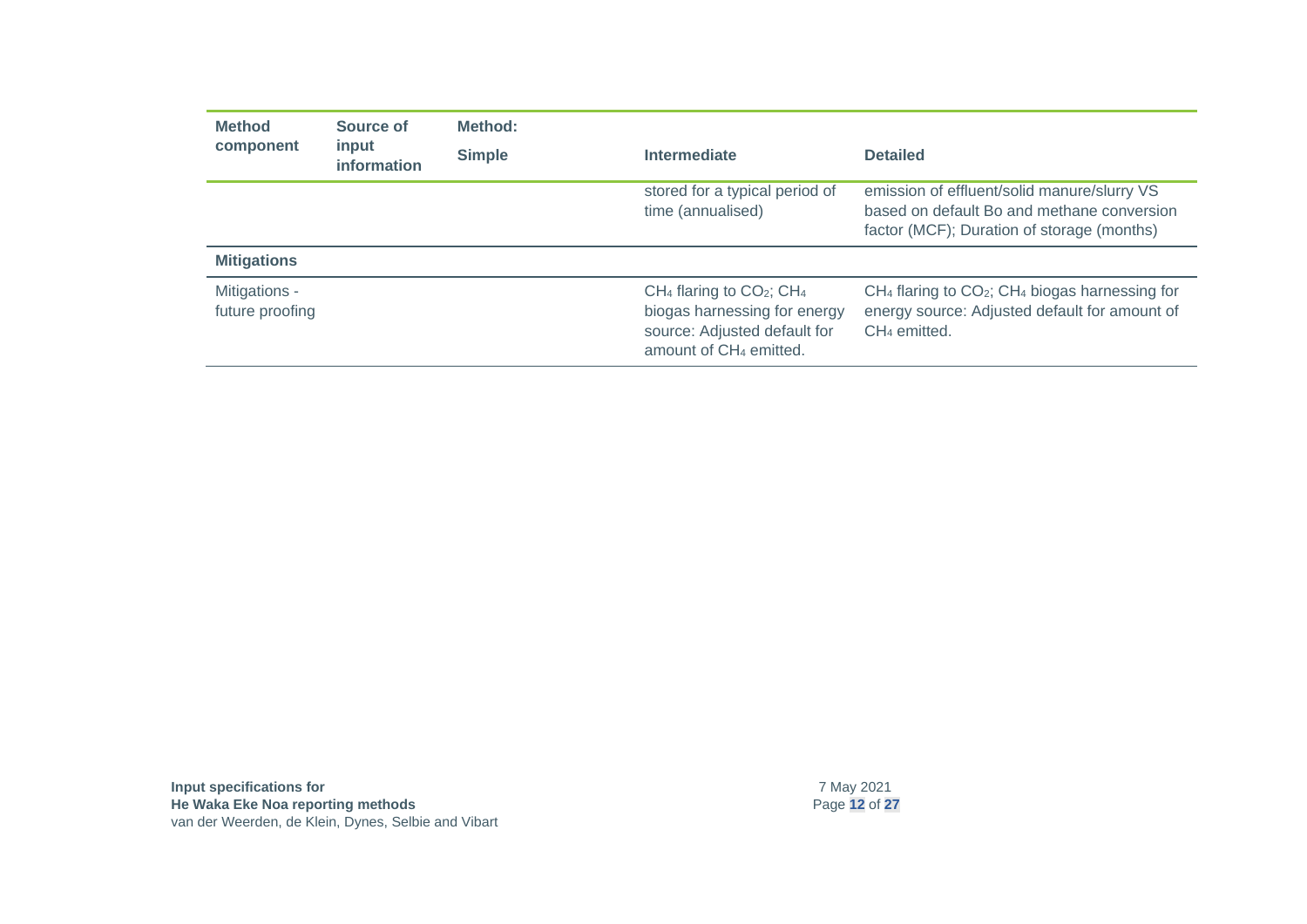#### **3.5 Manure storage: N2O**

<span id="page-16-0"></span>

| <b>Method</b>                                     | Source of            | Method:                                                     |                                                                   |                                                                                                                                                                  |  |  |
|---------------------------------------------------|----------------------|-------------------------------------------------------------|-------------------------------------------------------------------|------------------------------------------------------------------------------------------------------------------------------------------------------------------|--|--|
| component                                         | input<br>information | <b>Simple</b>                                               | <b>Intermediate</b>                                               | <b>Detailed</b>                                                                                                                                                  |  |  |
| <b>Output</b>                                     |                      | Total N <sub>2</sub> O<br>emissions from<br>stored effluent | Total N <sub>2</sub> O emissions from<br>stored effluent          | Total N <sub>2</sub> O emissions from stored manures (effluent,<br>solid manure, slurry) based on excreta production                                             |  |  |
| <b>Inputs</b>                                     |                      |                                                             |                                                                   |                                                                                                                                                                  |  |  |
| Number of<br>animals                              | User                 | Total number by<br>species (weighted<br>annual average)     | Total number by species<br>(weighted annual average)              | Animal number split by category (body weight, species,<br>age and physiological status (i.e. maintenance vs<br>lactation vs. growth)) including time off paddock |  |  |
| Feed type<br>eaten                                | User                 | Not required                                                | Not required                                                      | Feed type per animal category                                                                                                                                    |  |  |
| Animal<br>production                              | User                 | Not required                                                | Milk, meat and wool<br>production per animal type<br>and category | Milk, meat and wool production per animal type and<br>category                                                                                                   |  |  |
| Type and use<br>of manure<br>management<br>system | User                 | Not required                                                | Not required                                                      | Effluent, solid manure, slurry storage                                                                                                                           |  |  |
| Time step                                         | Engine               | Annual                                                      | Annual                                                            | Month                                                                                                                                                            |  |  |
| Spatial scale                                     | Engine               | Farm                                                        | Farm                                                              | Farm                                                                                                                                                             |  |  |
| Feed<br>information                               | Database             | Not required                                                | Not required                                                      | Feed quality (DM, ME/digestibility, N content) of<br>pasture and supplements                                                                                     |  |  |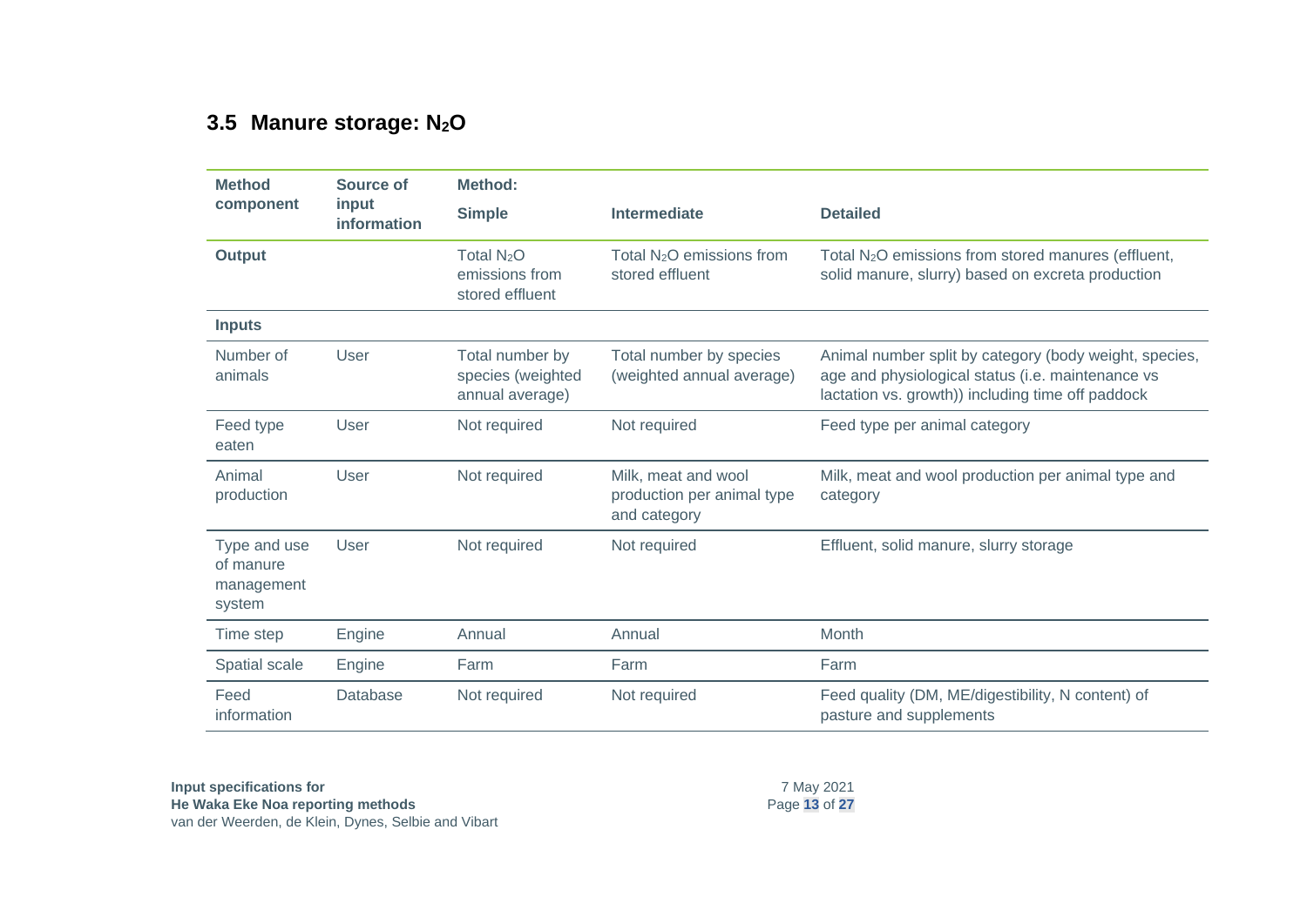| <b>Method</b>                           | Source of<br>input<br>information | Method:                                                                                                                                                                                     |                                                                                                                                                                                                                              |                                                                                                                                                                                                                                                                                                                                                                                                                                                                                                                                                                                       |
|-----------------------------------------|-----------------------------------|---------------------------------------------------------------------------------------------------------------------------------------------------------------------------------------------|------------------------------------------------------------------------------------------------------------------------------------------------------------------------------------------------------------------------------|---------------------------------------------------------------------------------------------------------------------------------------------------------------------------------------------------------------------------------------------------------------------------------------------------------------------------------------------------------------------------------------------------------------------------------------------------------------------------------------------------------------------------------------------------------------------------------------|
| component                               |                                   | <b>Simple</b>                                                                                                                                                                               | Intermediate                                                                                                                                                                                                                 | <b>Detailed</b>                                                                                                                                                                                                                                                                                                                                                                                                                                                                                                                                                                       |
| Underlying<br>calculations/<br>defaults | Engine/<br>Database               | Default effluent<br>volume per animal;<br>default implied<br>(direct and indirect)<br>N <sub>2</sub> O emission per<br>$m3$ effluent stored<br>for a typical period<br>of time (annualised) | Default effluent volume per<br>animal class; default N<br>content of effluent;<br>separate default direct and<br>indirect N <sub>2</sub> O emission per<br>N-effluent stored for a<br>typical period of time<br>(annualised) | Excreta-N excretion based on DMI, dietary crude<br>protein, and N in products. DMI per feed type driven by<br>DM digestibility or ME requirements (see enteric CH <sub>4</sub> );<br>default N in products (milk, meat and wool); Excreta-N<br>split between urine and dung based on dietary N;<br>Proportion of Urine-N and Dung-N to manure<br>management system (effluent, solid manure, slurry)<br>based on grazing time; Default annual direct and<br>indirect N <sub>2</sub> O emission per N-effluent/solid<br>manure/slurry stored per week; Duration of storage<br>(months). |
| <b>Mitigations</b>                      |                                   |                                                                                                                                                                                             |                                                                                                                                                                                                                              |                                                                                                                                                                                                                                                                                                                                                                                                                                                                                                                                                                                       |
| Mitigations -<br>future proofing        |                                   |                                                                                                                                                                                             | Covered stores: Adjusted<br>default for indirect<br>(ammonia) loss                                                                                                                                                           | Covered stores: Adjusted default for indirect<br>(ammonia) loss                                                                                                                                                                                                                                                                                                                                                                                                                                                                                                                       |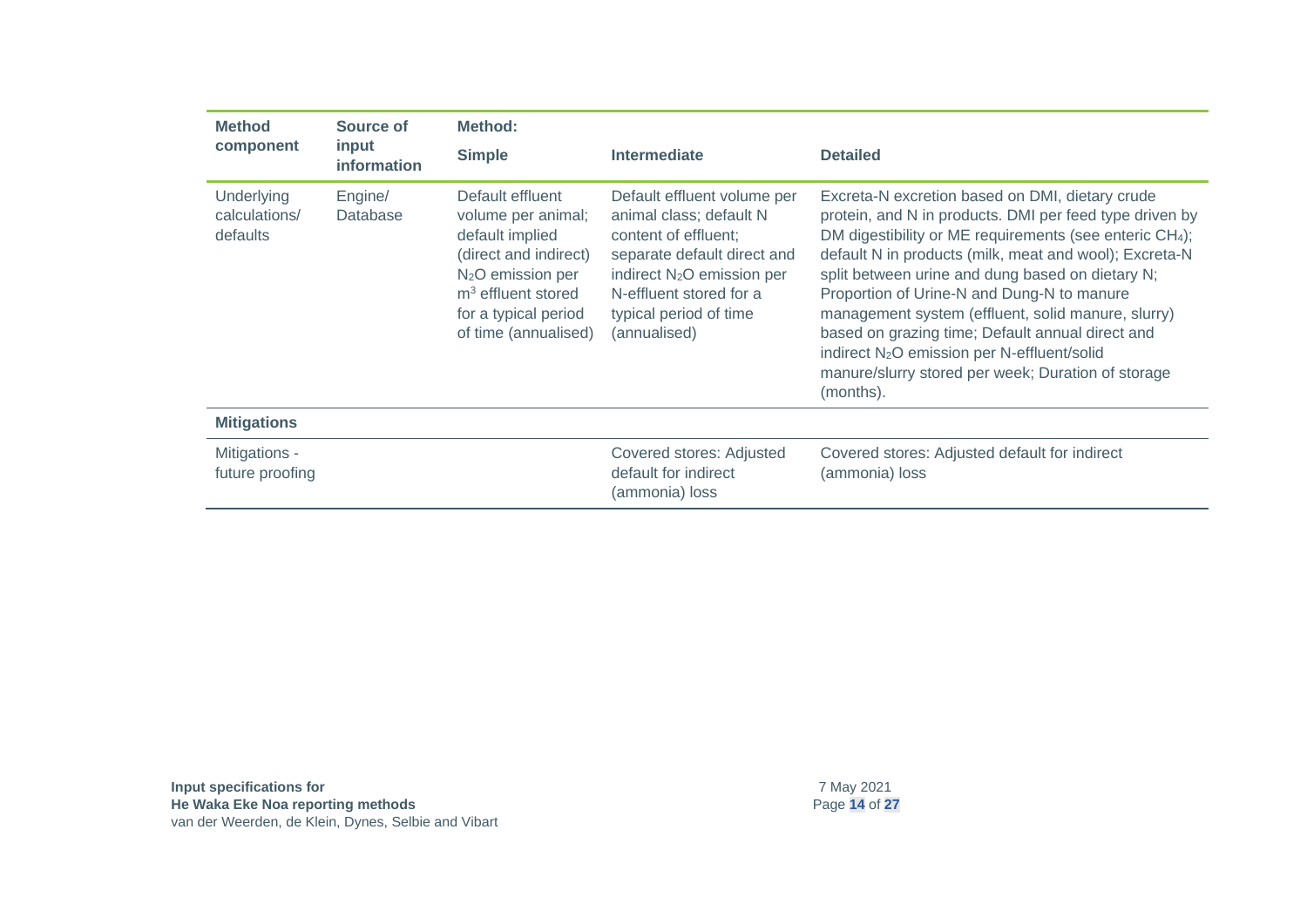#### **3.6 Agricultural Soils – Manure application: N2O**

| <b>Method</b>                           | Source of            | Method:                                                                                                                                                          |                                                                                                                                                                             |                                                                                                                                                                                                                                | <b>Notes</b>                                                                                   |
|-----------------------------------------|----------------------|------------------------------------------------------------------------------------------------------------------------------------------------------------------|-----------------------------------------------------------------------------------------------------------------------------------------------------------------------------|--------------------------------------------------------------------------------------------------------------------------------------------------------------------------------------------------------------------------------|------------------------------------------------------------------------------------------------|
| component                               | input<br>information | <b>Simple</b>                                                                                                                                                    | <b>Intermediate</b>                                                                                                                                                         | <b>Detailed</b>                                                                                                                                                                                                                |                                                                                                |
| <b>Output</b>                           |                      | Total N <sub>2</sub> O<br>emissions from<br>effluent application                                                                                                 | Total $N_2O$ emissions<br>from effluent<br>application                                                                                                                      | N <sub>2</sub> O emissions split by manure type<br>(effluent, solid manure, slurry)                                                                                                                                            |                                                                                                |
| <b>Inputs</b>                           |                      |                                                                                                                                                                  |                                                                                                                                                                             |                                                                                                                                                                                                                                |                                                                                                |
| Type of<br>manure<br>applied to land    | User                 | Not required                                                                                                                                                     | Not required                                                                                                                                                                | Effluent, solid manure, slurry                                                                                                                                                                                                 |                                                                                                |
| Manure<br>application<br>method         | User                 | Not required<br>(surface assumed)                                                                                                                                | Not required (surface<br>assumed)                                                                                                                                           | Surface or incorporation                                                                                                                                                                                                       | Incorporation of<br>manure reduces NH <sub>3</sub><br>volatilisation:<br>relevant for cropping |
| Time step                               | Engine               | Annual                                                                                                                                                           | Annual                                                                                                                                                                      | Month                                                                                                                                                                                                                          |                                                                                                |
| Spatial scale                           | Engine               | Farm                                                                                                                                                             | Farm                                                                                                                                                                        | <b>Block</b>                                                                                                                                                                                                                   |                                                                                                |
| Underlying<br>calculations/<br>defaults | Engine/<br>Database  | Default effluent<br>volume per animal;<br>default N content of<br>effluent; default<br>implied (direct and<br>indirect) N <sub>2</sub> O EF<br>per kg effluent-N | Default effluent<br>volume per animal<br>class; default N<br>content of effluent;<br>default EF (separate<br>direct and indirect<br>N <sub>2</sub> O) per kg effluent-<br>N | N content of manure types calculated<br>from N in manure storage, allowing<br>for N processes (N transformation,<br>emission) during storage; default EF<br>(separate direct and indirect $N_2O$ ) per<br>kg N per manure type | Indirect $N_2O$<br>emissions occur<br>following N leaching<br>and ammonia<br>volatilisation    |

<span id="page-18-0"></span>**Input specifications for He Waka Eke Noa reporting methods** van der Weerden, de Klein, Dynes, Selbie and Vibart

7 May 2021 Page **15** of **27**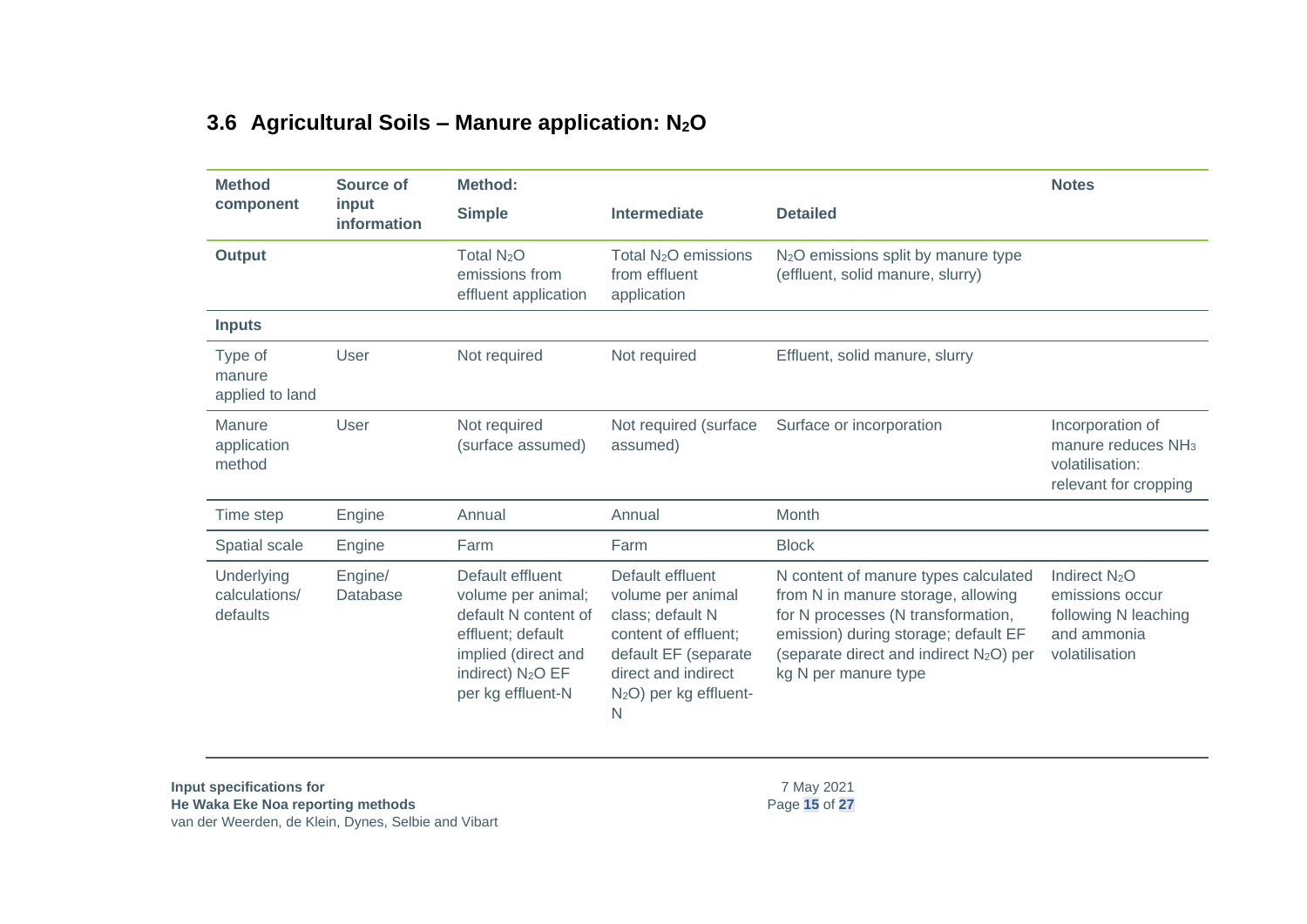| <b>Method</b><br>component       | Source of<br>input<br>information | Method:<br><b>Simple</b> | <b>Intermediate</b>                                                              | <b>Detailed</b>                                                                      | <b>Notes</b> |
|----------------------------------|-----------------------------------|--------------------------|----------------------------------------------------------------------------------|--------------------------------------------------------------------------------------|--------------|
| <b>Mitigations</b>               |                                   |                          |                                                                                  |                                                                                      |              |
| Mitigations -<br>future proofing |                                   |                          | Nitrification inhibitors:<br>Adjusted default for<br>$N_2O$ EF and N<br>leaching | Nitrification inhibitors: Adjusted<br>default for N <sub>2</sub> O EF and N leaching |              |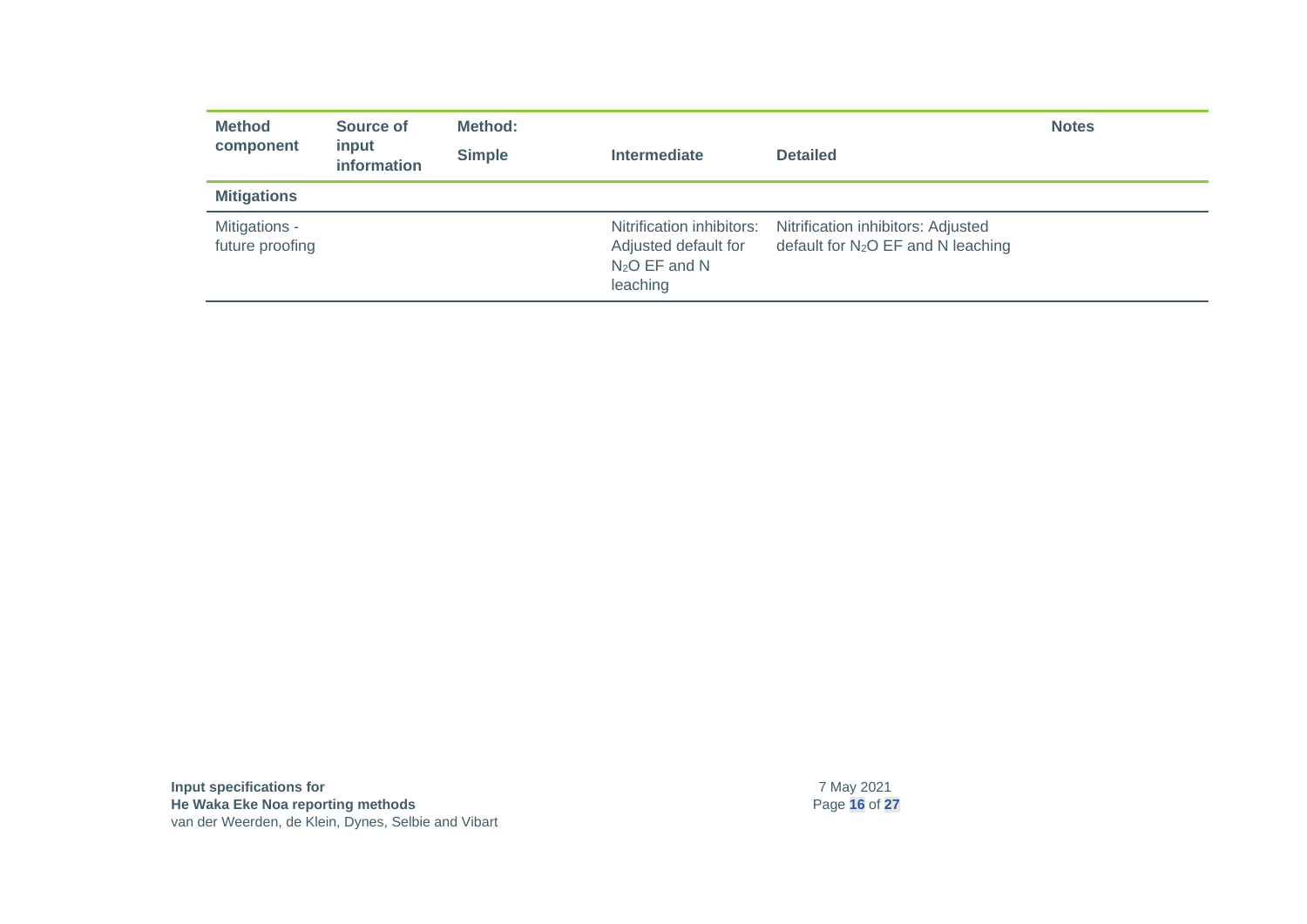## **3.7 Agricultural Soils – N fertiliser: N2O**

<span id="page-20-0"></span>

| <b>Method</b>         | Source of            | <b>Method:</b>                                                            |                                                                                                 |                                                                                               | <b>Notes</b>                                                                                                                                  |
|-----------------------|----------------------|---------------------------------------------------------------------------|-------------------------------------------------------------------------------------------------|-----------------------------------------------------------------------------------------------|-----------------------------------------------------------------------------------------------------------------------------------------------|
| component             | input<br>information | <b>Simple</b>                                                             | Intermediate                                                                                    | <b>Detailed</b>                                                                               |                                                                                                                                               |
| <b>Output</b>         |                      | Total N <sub>2</sub> O<br>emissions from<br>total synthetic N<br>use      | N <sub>2</sub> O emissions split by<br>fertiliser type                                          | N <sub>2</sub> O emissions split by fertiliser<br>type, summed across months<br>and blocks    | Detailed: if soil type<br>and climate included,<br>may be able to predict<br>$N2O$ EF in future                                               |
| <b>Inputs</b>         |                      |                                                                           |                                                                                                 |                                                                                               |                                                                                                                                               |
| Fertiliser Type       | User                 | Total synthetic N<br>(product tonnage)<br>split into urea and<br>non-urea | Total synthetic N<br>(product tonnage) split<br>into urea, non-urea,<br>urea + urease inhibitor | Total synthetic N (product<br>tonnage) split into urea, non-<br>urea, urea + urease inhibitor | Detailed: captures<br>different EF (direct<br>N <sub>2</sub> O) or FracGASF<br>(indirect $N_2O$ ) values<br>for the three fertiliser<br>types |
| Application<br>method | User                 | Surface assumed                                                           | Surface or incorporation                                                                        | Surface or incorporation                                                                      | Incorporation of urea<br>reduces NH <sub>3</sub><br>volatilisation: relevant<br>for cropping                                                  |
| Location              | User                 | Not required                                                              | Not required                                                                                    | Required (*)                                                                                  | * If the method<br>includes an algorithm<br>for estimating fertiliser<br>EF based on soil and<br>climate in near future                       |
| Time step             | Engine               | Annual                                                                    | Annual                                                                                          | Monthly                                                                                       |                                                                                                                                               |
|                       | Engine               | Farm                                                                      | Farm                                                                                            | <b>Block</b>                                                                                  |                                                                                                                                               |

van der Weerden, de Klein, Dynes, Selbie and Vibart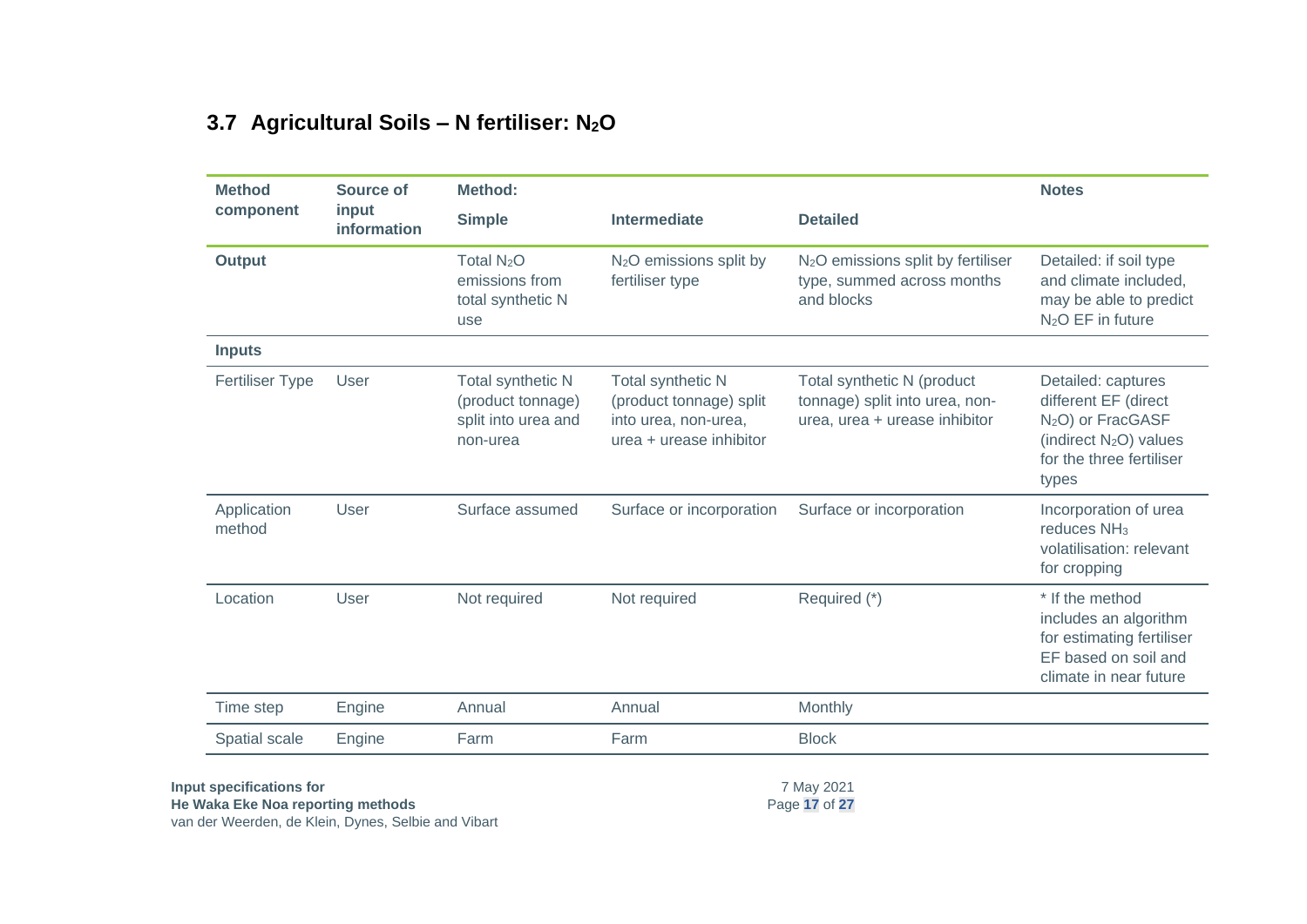| <b>Method</b>                           | Source of                  | Method:                                                                                                                                                                |                                                                                                                                     |                                                                                                                                  | <b>Notes</b>                                                                                       |  |
|-----------------------------------------|----------------------------|------------------------------------------------------------------------------------------------------------------------------------------------------------------------|-------------------------------------------------------------------------------------------------------------------------------------|----------------------------------------------------------------------------------------------------------------------------------|----------------------------------------------------------------------------------------------------|--|
| component                               | input<br>information       | <b>Simple</b>                                                                                                                                                          | <b>Intermediate</b>                                                                                                                 | <b>Detailed</b>                                                                                                                  |                                                                                                    |  |
| Soil data per                           | Database                   | Not required                                                                                                                                                           | Not required                                                                                                                        | Required (*)                                                                                                                     | * If the method                                                                                    |  |
| block                                   |                            |                                                                                                                                                                        |                                                                                                                                     | Depends on prediction algorithm<br>but could include e.g. organic C,<br>bulk density, clay content.                              | includes an algorithm<br>for estimating fertiliser<br>EF based on soil and<br>climate              |  |
| Climate data                            | <b>Database</b>            | Not required                                                                                                                                                           | Not required                                                                                                                        | Required (*)                                                                                                                     | * If the method                                                                                    |  |
|                                         | per farm                   |                                                                                                                                                                        |                                                                                                                                     | Depends on prediction algorithm<br>but could include e.g. monthly<br>rainfall                                                    | includes an algorithm<br>for estimating fertiliser<br>EF based on soil and<br>climate              |  |
| Underlying<br>calculations/<br>defaults | Engine/<br><b>Database</b> | Default N per<br>fertiliser type;<br>Implied emission<br>factor captures<br>direct and indirect<br>N <sub>2</sub> O into single<br>value, per tonne<br>fertiliser type | Default N per fertiliser<br>type; default EF<br>(separate direct and<br>indirect N <sub>2</sub> O) per kg N<br>as urea and non-urea | Default N per fertiliser type;<br>default EF (separate direct and<br>indirect N <sub>2</sub> O) per kg N as urea<br>and non-urea | Indirect N <sub>2</sub> O emissions<br>occur following N<br>leaching and ammonia<br>volatilisation |  |
| <b>Mitigations</b>                      |                            |                                                                                                                                                                        |                                                                                                                                     |                                                                                                                                  |                                                                                                    |  |
| Mitigations -<br>current                |                            |                                                                                                                                                                        | Urea + urease inhibitor;<br>Fertiliser incorporation:<br>Adjusted default for<br>indirect (ammonia) loss                            | Urea + urease inhibitor;<br>Fertiliser incorporation: Adjusted<br>default for indirect (ammonia)<br>loss                         |                                                                                                    |  |
| Mitigations -<br>future proofing        |                            |                                                                                                                                                                        | Nitrification inhibitors:<br>Adjusted default for N <sub>2</sub> O<br>EF and N leaching                                             | Nitrification inhibitors: Adjusted<br>default for N <sub>2</sub> O EF and N<br>leaching                                          |                                                                                                    |  |
| Input specifications for                |                            |                                                                                                                                                                        |                                                                                                                                     | 7 May 2021                                                                                                                       |                                                                                                    |  |

**He Waka Eke Noa reporting methods** van der Weerden, de Klein, Dynes, Selbie and Vibart Page **18** of **27**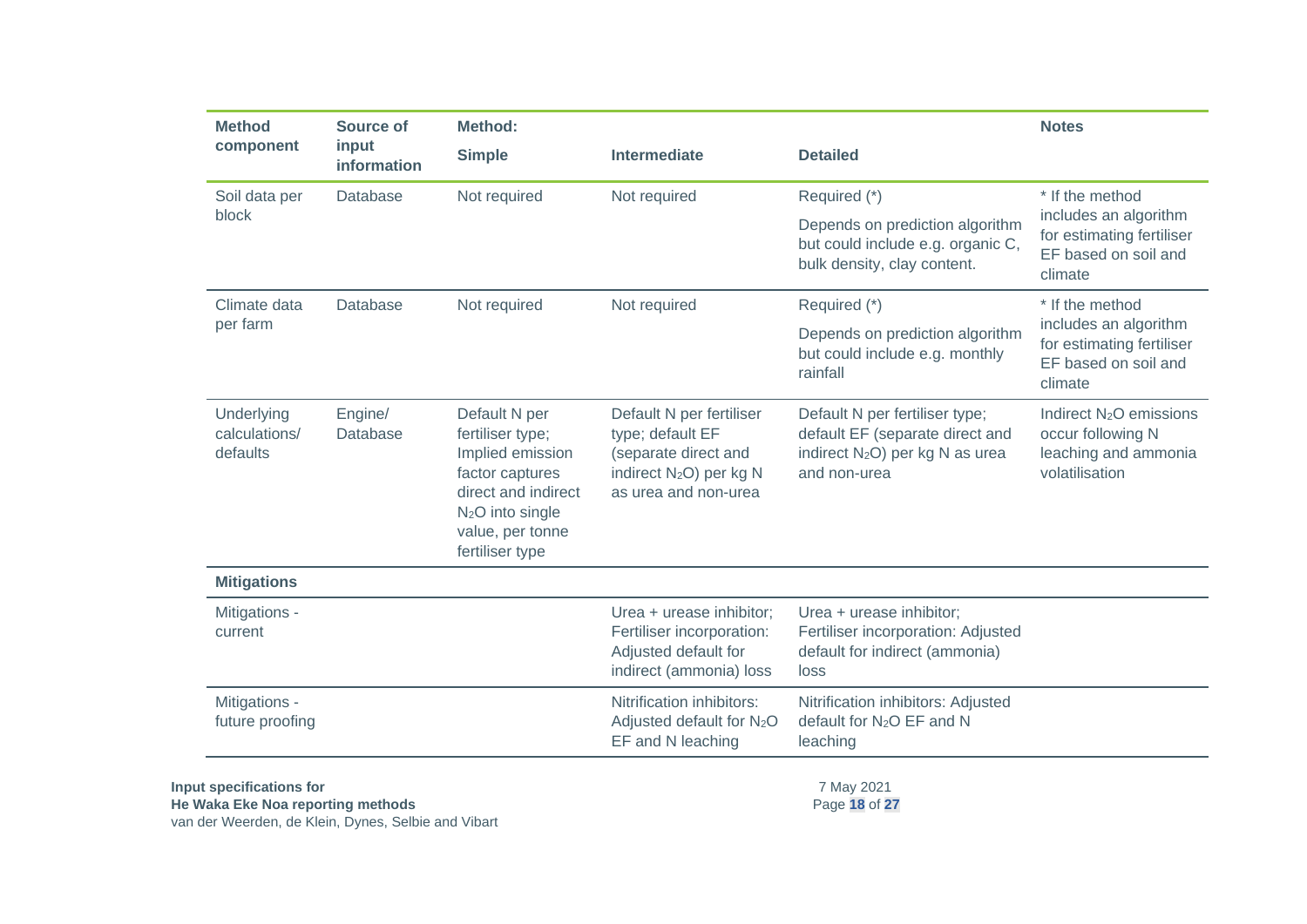#### **3.8 Urea Fertiliser application: CO<sup>2</sup> from urea application to land**

<span id="page-22-0"></span>

| <b>Method</b>                        | <b>Source of input</b> | Method:                                    |                                           |                                                  | <b>Notes</b>                                                                       |
|--------------------------------------|------------------------|--------------------------------------------|-------------------------------------------|--------------------------------------------------|------------------------------------------------------------------------------------|
| component                            | information            | <b>Simple</b>                              | Intermediate                              | <b>Detailed</b>                                  |                                                                                    |
| <b>Output</b>                        |                        | Total $CO2$<br>emissions<br>from urea use  | Total $CO2$<br>emissions from<br>urea use | Total CO <sub>2</sub> emissions from<br>urea use | No difference between<br>methods for this<br>source, given it is a<br>minor source |
| <b>Inputs</b>                        |                        |                                            |                                           |                                                  |                                                                                    |
| <b>Fertiliser Type</b>               | User                   | <b>Total Urea</b><br>(product)<br>tonnage) | <b>Total Urea</b><br>(product tonnage)    | <b>Total Urea (product</b><br>tonnage)           |                                                                                    |
| Time step                            | Engine                 | Annual                                     | Annual                                    | Annual                                           |                                                                                    |
| Spatial scale                        | Engine                 | Farm                                       | Farm                                      | Farm                                             |                                                                                    |
| Application method                   | Engine                 | Surface<br>assumed                         | Surface assumed                           | Surface assumed                                  |                                                                                    |
| Underlying<br>calculations/ defaults | Engine/Database        | $CO2$ EF per<br>tonne urea                 | $CO2$ EF per tonne<br>urea                | $CO2$ EF per tonne urea                          |                                                                                    |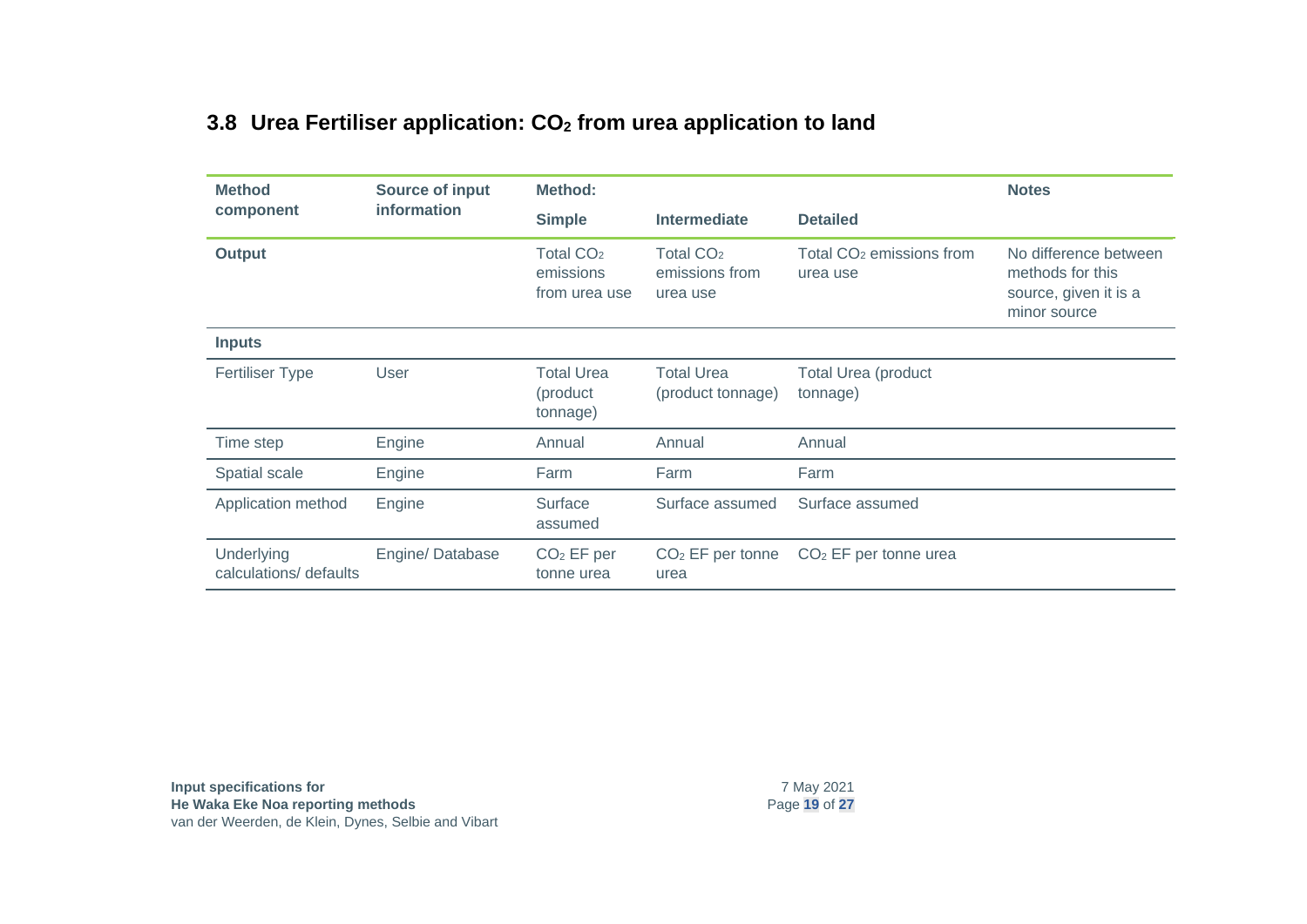#### **3.9 Summary of User Input data**

<span id="page-23-0"></span>

| <b>Method</b>                     | <b>Method:</b>                                                     |                                                                                                                                         |                                                                                                                                                                                                        | <b>Notes</b>                                                                                                                           |  |
|-----------------------------------|--------------------------------------------------------------------|-----------------------------------------------------------------------------------------------------------------------------------------|--------------------------------------------------------------------------------------------------------------------------------------------------------------------------------------------------------|----------------------------------------------------------------------------------------------------------------------------------------|--|
| component                         | <b>Simple</b><br><b>Intermediate (required</b><br>on annual basis) |                                                                                                                                         | <b>Detailed (required on monthly basis)</b>                                                                                                                                                            |                                                                                                                                        |  |
| Number of<br>animals              | Total number by<br>species (weighted<br>annual average)            | Animal numbers split by<br>category (body weight,<br>species and physiological<br>status (i.e. maintenance<br>vs lactation vs. growth)) | Monthly animal number split by<br>category (body weight, body weight<br>changes, species, age and<br>physiological status (i.e. maintenance<br>vs lactation vs. growth)) including time<br>off paddock | For simple, weighted annual<br>average assumes a breeding<br>female rearing a default<br>number of offspring, no<br>trading stock      |  |
| Feed type eaten                   | Not required                                                       | Not required                                                                                                                            | Feed type per animal category                                                                                                                                                                          |                                                                                                                                        |  |
| Animal<br>reproductive data       | Not required                                                       | Lambing and calving<br>percentage                                                                                                       | Breeding date, pregnancy date,<br>lambing percentage, culling date                                                                                                                                     |                                                                                                                                        |  |
| Animal production                 | Not required                                                       | Milk, meat and wool<br>production per animal<br>type and category                                                                       | Milk, meat and wool production per<br>animal type and category                                                                                                                                         |                                                                                                                                        |  |
| Farm location                     | Not required                                                       | Not required                                                                                                                            | Required (*)                                                                                                                                                                                           | *If the method includes an<br>algorithm for estimating N <sub>2</sub> O<br>EF for urine and/or fertiliser<br>based on soil and climate |  |
| Topography                        | Not required<br>(assumes flat)                                     | Area of farm in different<br>slope classes (flat/low<br>slope; medium/steep<br>slopes)                                                  | Area of farm in different slope classes<br>(flat/low slope; medium/steep slopes)                                                                                                                       |                                                                                                                                        |  |
| Type of manure<br>applied to land | Not required                                                       | Not required                                                                                                                            | Effluent, solid manure, slurry storage                                                                                                                                                                 |                                                                                                                                        |  |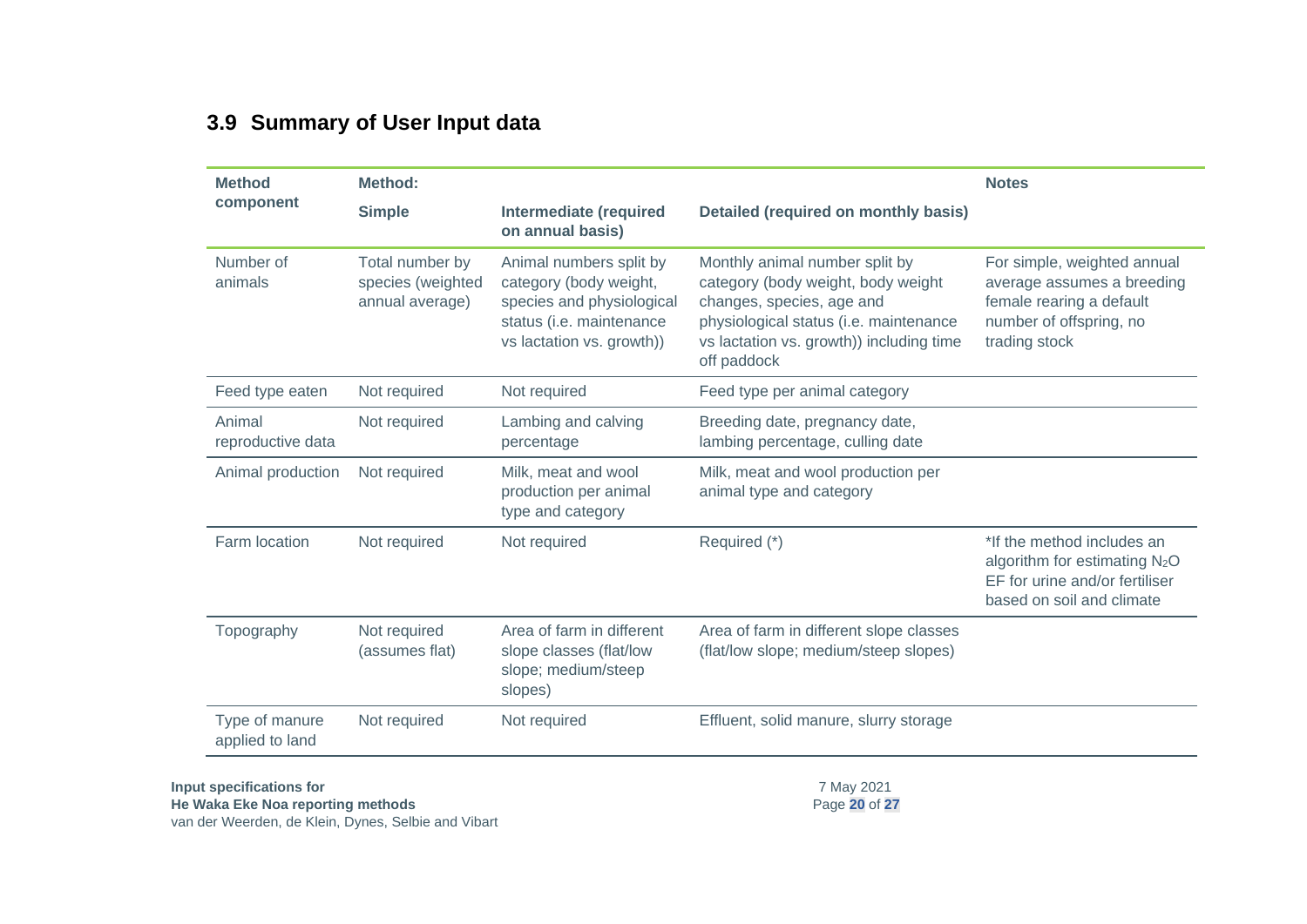| <b>Method</b>                       | Method:                                                                          |                                                                                                 |                                                                                                      | <b>Notes</b>                                                                                                                            |
|-------------------------------------|----------------------------------------------------------------------------------|-------------------------------------------------------------------------------------------------|------------------------------------------------------------------------------------------------------|-----------------------------------------------------------------------------------------------------------------------------------------|
| component                           | <b>Simple</b>                                                                    | <b>Intermediate (required</b><br>on annual basis)                                               | <b>Detailed (required on monthly basis)</b>                                                          |                                                                                                                                         |
| Manure<br>application<br>method     | Not required<br>(surface<br>assumed)                                             | Not required (surface<br>assumed)                                                               | Surface or incorporation                                                                             | Incorporation of manure<br>reduces NH <sub>3</sub> volatilisation:<br>relevant for cropping                                             |
| Fertiliser type                     | <b>Total synthetic N</b><br>(product tonnage)<br>split into urea and<br>non-urea | Total synthetic N (product<br>tonnage) split into urea,<br>non-urea, urea + urease<br>inhibitor | Monthly total synthetic N (product<br>tonnage) split into urea, non-urea, urea<br>+ urease inhibitor | Detailed: captures different<br>EF (direct N <sub>2</sub> O) or FracGASF<br>(indirect $N_2O$ ) values for the<br>three fertiliser types |
| Fertiliser<br>application<br>method | Surface assumed                                                                  | Surface or incorporation                                                                        | Surface or incorporation                                                                             | Incorporation of urea reduces<br>NH <sub>3</sub> volatilisation: relevant for<br>cropping                                               |

| Input specifications for                            |
|-----------------------------------------------------|
| He Waka Eke Noa reporting methods                   |
| van der Weerden, de Klein, Dynes, Selbie and Vibart |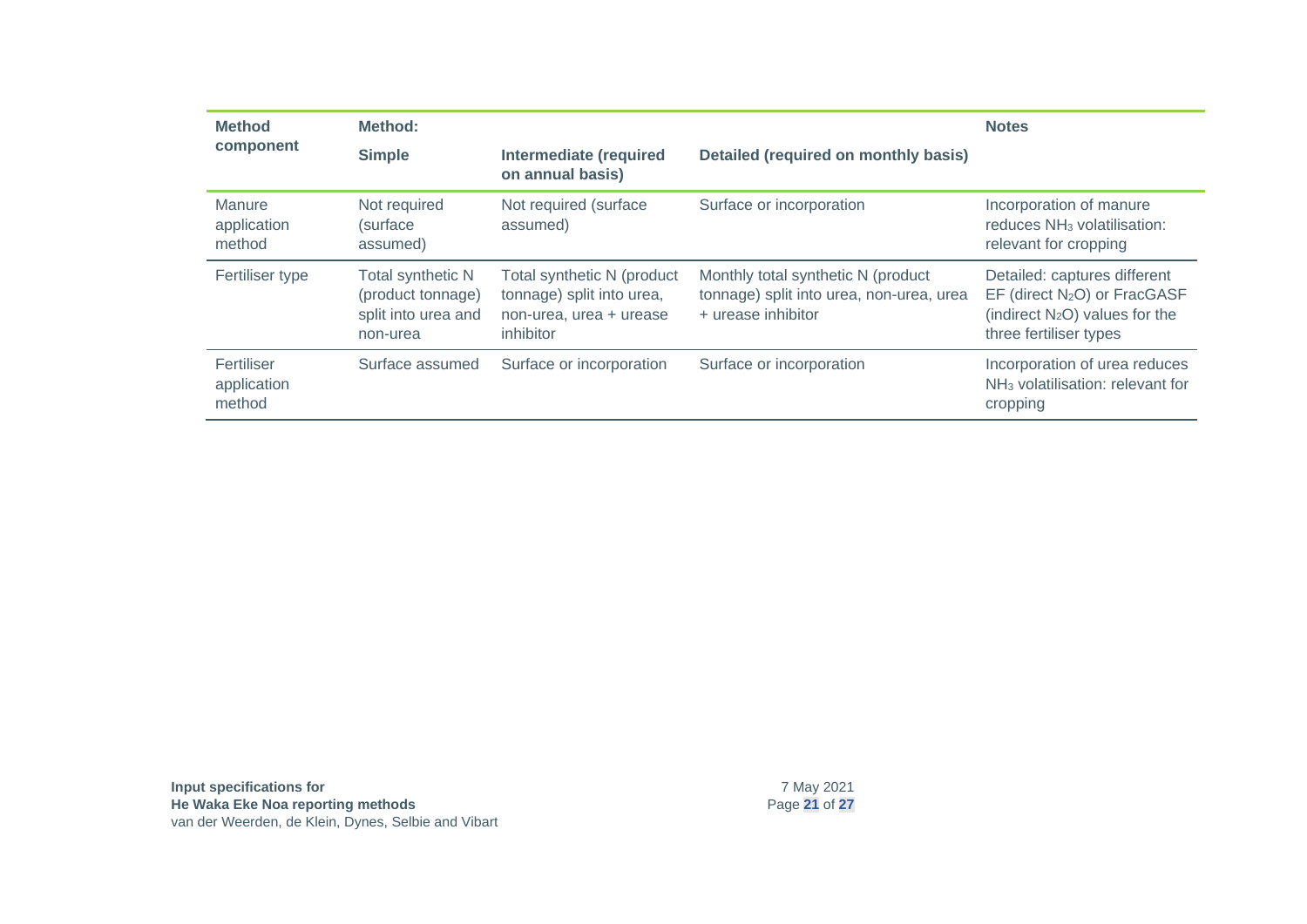|  | 3.10 Summary of Mitigations captured (relevant to Intermediate and Detailed only) |  |
|--|-----------------------------------------------------------------------------------|--|
|--|-----------------------------------------------------------------------------------|--|

| <b>Mitigation</b>         |                                                                                                                                                                  |                                                                                                                                                                             |
|---------------------------|------------------------------------------------------------------------------------------------------------------------------------------------------------------|-----------------------------------------------------------------------------------------------------------------------------------------------------------------------------|
| availability              | Intermediate                                                                                                                                                     | <b>Detailed</b>                                                                                                                                                             |
| <b>Current</b>            |                                                                                                                                                                  |                                                                                                                                                                             |
|                           |                                                                                                                                                                  | Low CH <sub>4</sub> forages: Adjusted default for CH <sub>4</sub> EF per kg DMI                                                                                             |
|                           |                                                                                                                                                                  | Low N <sub>2</sub> O forages: Adjusted monthly N excretion per animal<br>type, age and sex; Adjusted monthly N leach                                                        |
|                           | Urea + urease inhibitor; Fertiliser incorporation: Adjusted<br>default for indirect (ammonia) loss                                                               | Urea + urease inhibitor; Fertiliser incorporation: Adjusted<br>default for indirect (ammonia) loss                                                                          |
| <b>Future</b><br>proofing |                                                                                                                                                                  |                                                                                                                                                                             |
|                           |                                                                                                                                                                  | Low CH <sub>4</sub> sheep, cattle: Adjusted default for CH <sub>4</sub> EF per kg<br>$DMI^*$                                                                                |
|                           |                                                                                                                                                                  | Low N <sub>2</sub> O cattle: Adjusted monthly N excretion                                                                                                                   |
|                           | Nitrification inhibitors: Adjusted default N <sub>2</sub> O EF and annual N<br>leaching for urine, dung, manure application and N fertiliser                     | Nitrification inhibitors: Adjusted default N <sub>2</sub> O EF and monthly<br>N leaching for urine and dung per forage type; and for<br>manure application and N fertiliser |
|                           | Effluent ponds: CH <sub>4</sub> flaring to CO <sub>2</sub> ; CH <sub>4</sub> biogas harnessing for<br>energy source: Adjusted default for amount of CH4 emitted. | Effluent ponds: CH <sub>4</sub> flaring to CO <sub>2</sub> ; CH <sub>4</sub> biogas harnessing for<br>energy source: Adjusted default for amount of CH4 emitted.            |
|                           | Covered manure stores: Adjusted default for indirect<br>(ammonia) loss                                                                                           | Covered manure stores: Adjusted default for indirect<br>(ammonia) loss                                                                                                      |

<span id="page-25-0"></span>\* Includes CH<sup>4</sup> vaccines and inhibitors. Breeding values (BV) for low CH<sup>4</sup> sheep integrate the effect of low CH<sup>4</sup> per kg DMI and increased feed efficiency (less DMI per unit of production). The proposed method for capturing low CH<sub>4</sub> sheep in GHG calculations is to convert BV to an adjusted CH<sub>4</sub> emitted per DMI; in future, BV may be separated into an adjusted CH<sub>4</sub> and increased feed efficiency

**Input specifications for He Waka Eke Noa reporting methods** van der Weerden, de Klein, Dynes, Selbie and Vibart

.

7 May 2021 Page **22** of **27**